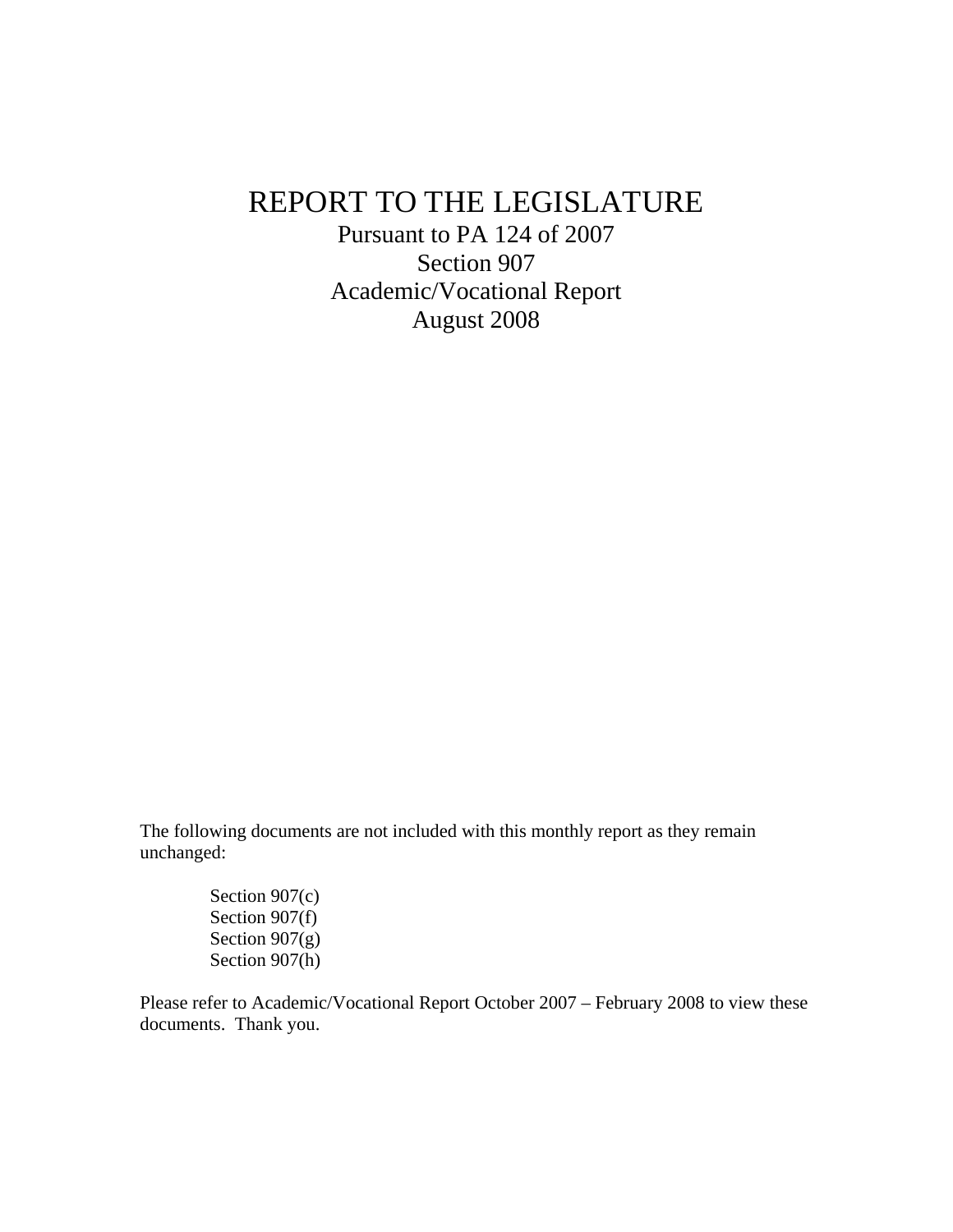|                                                                                                                                                                                                                                                                                              |                                                                                                                                          |                                                                                                                                         |                              |                             |                                |                                |                                                  |                              |                                  |                                | <b>Michigan Department of Corrections/CFA/Education Section</b>                       |                                         |        |                                        |  |
|----------------------------------------------------------------------------------------------------------------------------------------------------------------------------------------------------------------------------------------------------------------------------------------------|------------------------------------------------------------------------------------------------------------------------------------------|-----------------------------------------------------------------------------------------------------------------------------------------|------------------------------|-----------------------------|--------------------------------|--------------------------------|--------------------------------------------------|------------------------------|----------------------------------|--------------------------------|---------------------------------------------------------------------------------------|-----------------------------------------|--------|----------------------------------------|--|
|                                                                                                                                                                                                                                                                                              |                                                                                                                                          |                                                                                                                                         |                              |                             |                                |                                |                                                  |                              |                                  |                                | <b>EDUCATION STAFFING GUIDE - MPRI Education Program</b> Section 907(a) Attachment 1  |                                         |        |                                        |  |
| <b>Facility &amp;</b>                                                                                                                                                                                                                                                                        |                                                                                                                                          |                                                                                                                                         | Sec.                         | Sp Ed                       | Ac                             | <b>CTE</b>                     | D. Tech Sp Ed                                    |                              | Ac                               | <b>CTE</b>                     |                                                                                       | Central<br>Office                       |        | Other                                  |  |
| <b>Central Office</b><br><b>Target FTEs</b>                                                                                                                                                                                                                                                  |                                                                                                                                          | <b>Principal</b>                                                                                                                        | Current                      | Current                     | Current                        | Current                        | Target                                           | Target                       | Target                           | Target                         | CTE<br>Programs<br>(See Key)                                                          | Current                                 | Target |                                        |  |
| Central Office                                                                                                                                                                                                                                                                               | 9                                                                                                                                        |                                                                                                                                         |                              |                             |                                |                                |                                                  |                              |                                  |                                |                                                                                       | 3                                       | 9      |                                        |  |
|                                                                                                                                                                                                                                                                                              |                                                                                                                                          |                                                                                                                                         |                              |                             |                                |                                | <b>NORTHERN REGION</b>                           |                              |                                  |                                |                                                                                       |                                         |        |                                        |  |
| Alger                                                                                                                                                                                                                                                                                        | 1.5                                                                                                                                      |                                                                                                                                         | 0.5                          | $\mathbf 0$                 | -1                             | $\mathbf 0$                    | 0.5                                              | $\mathbf 0$                  | $\overline{1}$                   | $\mathbf{0}$                   |                                                                                       |                                         |        |                                        |  |
| Marquette*<br>C/ Cusino                                                                                                                                                                                                                                                                      | 6<br>1.5                                                                                                                                 | Basch                                                                                                                                   | $\mathbf{1}$<br>0.5          | $\mathbf 0$<br>$\mathbf 0$  | 6<br>$\overline{2}$            | $\mathbf 0$<br>$\mathbf 0$     | $\mathbf{1}$<br>0.5                              | $\mathbf{0}$<br>$\mathbf 0$  | $\overline{4}$<br>$\overline{1}$ | $\mathbf 0$<br>$\pmb{0}$       |                                                                                       |                                         |        |                                        |  |
| Newberry*                                                                                                                                                                                                                                                                                    | 7                                                                                                                                        | <b>Belles</b>                                                                                                                           | $\mathbf{1}$                 | $\mathbf 0$                 | 10                             | $\mathbf{1}$                   | $\mathbf{1}$                                     | $\mathbf{0}$                 | $\overline{4}$                   | $\mathbf{1}$                   | CM, (CO by 2010)                                                                      |                                         |        |                                        |  |
| Straits                                                                                                                                                                                                                                                                                      | 5.5                                                                                                                                      | Besteman                                                                                                                                | $\mathbf{1}$                 | $\mathbf 0$                 | 4                              | $\pmb{0}$                      | $\mathbf{1}$                                     | $\mathbf{0}$                 | $\overline{4}$                   | 0.5                            | $\times CO$                                                                           |                                         |        |                                        |  |
| Chippewa*<br>Baraga                                                                                                                                                                                                                                                                          | 9.5<br>3                                                                                                                                 |                                                                                                                                         | $\mathbf{1}$                 | $\mathbf 0$                 | $\overline{4}$<br>$\mathbf{3}$ | 3                              | $\mathbf{1}$<br>$\mathbf{1}$                     | $\mathbf 0$                  | $\overline{4}$<br>$\overline{2}$ | 3.5                            | BT, FT, CM, *CO                                                                       |                                         |        |                                        |  |
| Ojibway*                                                                                                                                                                                                                                                                                     | $\overline{7}$                                                                                                                           | Corcoran                                                                                                                                | $\mathbf{1}$<br>$\mathbf{1}$ | $\pmb{0}$<br>$\pmb{0}$      | 6                              | $\pmb{0}$<br>$\mathbf{1}$      | $\mathbf{1}$                                     | $\mathbf{0}$<br>$\mathbf{0}$ | $\overline{4}$                   | $\mathbf 0$<br>$\mathbf{1}$    | CM, (CO by 2010)                                                                      |                                         |        |                                        |  |
| Pugsley*                                                                                                                                                                                                                                                                                     | 8                                                                                                                                        | Reynolds                                                                                                                                | $\mathbf{1}$                 | $\mathbf 0$                 | $\overline{2}$                 | 3                              | $\mathbf{1}$                                     | $\mathbf 0$                  | 3                                | 3                              | CO, (2) BT                                                                            |                                         |        |                                        |  |
| $\overline{C}$ / Lehman                                                                                                                                                                                                                                                                      | 2.5                                                                                                                                      |                                                                                                                                         | 0.5                          | $\pmb{0}$                   | 2                              | $\pmb{0}$                      | 0.5                                              | $\mathbf 0$                  | $\overline{2}$                   | $\mathbf 0$                    |                                                                                       |                                         |        |                                        |  |
| Saginaw*<br>Standish                                                                                                                                                                                                                                                                         | 10<br>1.5                                                                                                                                | Patton                                                                                                                                  | $\mathbf{1}$<br>0.5          | $\mathbf 0$<br>$\mathbf{1}$ | $\overline{4}$<br>$\mathbf 0$  | $\overline{2}$<br>$\mathbf 0$  | $\mathbf{1}$<br>0.5                              | $\mathbf 0$<br>$\mathbf{1}$  | 5<br>$\mathbf 0$                 | 3<br>$\pmb{0}$                 | HO, CM, FT                                                                            |                                         |        |                                        |  |
| Hiawatha*                                                                                                                                                                                                                                                                                    | 5.5                                                                                                                                      | Narkiewicz                                                                                                                              | $\mathbf{1}$                 | $\mathbf 0$                 | 2                              | $\overline{2}$                 | $\mathbf{1}$                                     | $\mathbf{0}$                 | $\overline{2}$                   | 1.5                            | ×CO, CM                                                                               |                                         |        |                                        |  |
| Kinross                                                                                                                                                                                                                                                                                      | 9.5                                                                                                                                      |                                                                                                                                         | $\mathbf{1}$                 | $\mathbf 0$                 | 3                              | 6                              | $\mathbf{1}$                                     | $\mathbf 0$                  | $\mathbf{3}$                     | 5.5                            | CM, AB, WE, HO, BT, *CO                                                               |                                         |        |                                        |  |
| Oaks                                                                                                                                                                                                                                                                                         | 4                                                                                                                                        | Barnett                                                                                                                                 | $\mathbf{1}$                 | $\mathbf 0$                 | 3                              | $\pmb{0}$                      | $\mathbf{1}$                                     | $\mathbf 0$                  | $\mathbf{3}$                     | $\mathbf 0$                    | (CO by 2010)                                                                          |                                         |        |                                        |  |
| <b>REGION TOTAL</b><br>$\overline{7}$<br>82<br>13<br>1<br>52<br>18<br>13<br>42<br>19<br>$\mathbf{1}$<br><b>SOUTHWESTERN REGION</b><br>Muskegon*<br>10<br><b>Barnett</b><br>3<br>HO, FT, CM, AM<br>$\mathbf{1}$<br>$\mathbf{1}$<br>4<br>$\mathbf{1}$<br>$\overline{1}$<br>3<br>$\overline{4}$ |                                                                                                                                          |                                                                                                                                         |                              |                             |                                |                                |                                                  |                              |                                  |                                |                                                                                       |                                         |        |                                        |  |
| AM, CM, (2) BT, HO, WE, MT,<br>$\overline{2}$<br>$\ensuremath{\mathsf{3}}$<br>5<br>6<br>$\boldsymbol{8}$<br>10<br>$\mathbf{1}$<br>$\mathbf{3}$                                                                                                                                               |                                                                                                                                          |                                                                                                                                         |                              |                             |                                |                                |                                                  |                              |                                  |                                |                                                                                       |                                         |        |                                        |  |
| 19<br>Gornick<br>CO                                                                                                                                                                                                                                                                          |                                                                                                                                          |                                                                                                                                         |                              |                             |                                |                                |                                                  |                              |                                  |                                |                                                                                       |                                         |        |                                        |  |
| Handlon*                                                                                                                                                                                                                                                                                     | Bellamy Creek*<br>14<br>$\overline{2}$<br>9<br>2<br>$\mathbf{1}$<br>$\overline{2}$<br>$\overline{7}$<br>3<br>HO, CM, CO<br>$\mathbf{1}$  |                                                                                                                                         |                              |                             |                                |                                |                                                  |                              |                                  |                                |                                                                                       |                                         |        |                                        |  |
|                                                                                                                                                                                                                                                                                              | <b>IBC DORM</b><br>3<br>Costello<br>$\mathsf 0$<br>$\mathsf 0$<br>2<br>$\mathbf{0}$<br>$\mathbf{0}$<br>2<br>$\mathbf{1}$<br>$\mathbf{1}$ |                                                                                                                                         |                              |                             |                                |                                |                                                  |                              |                                  |                                |                                                                                       |                                         |        |                                        |  |
| Ionia Max.                                                                                                                                                                                                                                                                                   | 3                                                                                                                                        |                                                                                                                                         | $\mathbf{1}$                 | $\mathbf 0$                 | $\overline{1}$                 | $\mathbf 0$                    | $\mathbf{1}$                                     | $\mathbf{1}$                 | $\overline{1}$                   | $\mathbf 0$                    |                                                                                       |                                         |        |                                        |  |
| Crane                                                                                                                                                                                                                                                                                        | 8                                                                                                                                        |                                                                                                                                         | $\mathbf{1}$                 | $\mathbf 0$                 | $\overline{4}$                 | 3                              | $\mathbf{1}$                                     | $\mathbf 0$                  | $\overline{4}$                   | $\sqrt{3}$                     | HO, FT, CO (VGA)                                                                      |                                         |        |                                        |  |
| Lakeland*                                                                                                                                                                                                                                                                                    | 8                                                                                                                                        | Hoag                                                                                                                                    | $\mathbf{1}$                 | $\pmb{0}$                   | 5                              | $\mathbf{1}$                   | $\mathbf{1}$                                     | $\mathbf 0$                  | $\overline{4}$                   | $\sqrt{2}$                     | FT, (1 TBD)                                                                           |                                         |        |                                        |  |
| C/ Branch<br>Mid Michigan*                                                                                                                                                                                                                                                                   | 3<br>9.5                                                                                                                                 |                                                                                                                                         | $\mathbf 0$<br>$\mathbf{1}$  | $\mathbf 0$<br>$\pmb{0}$    | $\mathbf{1}$<br>3              | $\mathbf{1}$<br>4              | $\mathbf{0}$<br>$\mathbf{1}$                     | $\mathbf{0}$<br>$\mathbf{0}$ | $\overline{2}$<br>$\mathbf{3}$   | $\mathbf{1}$<br>4.5            | CO<br>EL, HO, CM, BT, CO                                                              |                                         |        |                                        |  |
| St. Louis                                                                                                                                                                                                                                                                                    | 7                                                                                                                                        | Robinson                                                                                                                                | $\mathbf{1}$                 | $\mathbf 0$                 | 4                              | $\mathbf{1}$                   | $\mathbf{1}$                                     | $\mathbf{1}$                 | $\overline{4}$                   | $\mathbf{1}$                   | <b>CM</b>                                                                             |                                         |        |                                        |  |
| <b>Pine River</b>                                                                                                                                                                                                                                                                            | 6.5                                                                                                                                      |                                                                                                                                         | $\mathbf{1}$                 | $\pmb{0}$                   | $\sqrt{5}$                     | $\overline{2}$                 | $\mathbf{1}$                                     | $\mathbf 0$                  | $\overline{4}$                   | 1.5                            | ××CO, HO                                                                              |                                         |        |                                        |  |
| Brooks*                                                                                                                                                                                                                                                                                      | 9.5                                                                                                                                      | Peak                                                                                                                                    | $\mathbf{1}$                 | $\pmb{0}$                   | 5                              | $\mathbf{1}$                   | $\mathbf{1}$                                     | $\mathbf{1}$                 | $\overline{4}$                   | 2.5                            | EL, FT, CO                                                                            |                                         |        |                                        |  |
| W. Shoreline                                                                                                                                                                                                                                                                                 | 6.5                                                                                                                                      |                                                                                                                                         | $\mathbf{1}$                 | $\pmb{0}$                   | 3                              | $\mathbf 0$                    | $\mathbf{1}$                                     | $\mathbf 0$                  | $\overline{4}$                   | 1.5                            | $\texttt{*}$ CO, (1 TBD)                                                              |                                         |        |                                        |  |
| <b>Boyer</b>                                                                                                                                                                                                                                                                                 | 6.5                                                                                                                                      | VACANT                                                                                                                                  | $\mathbf{1}$                 | $\pmb{0}$                   | 3                              | 3                              | $\mathbf{1}$                                     | $\mathbf 0$                  | $\mathbf{3}$                     | 2.5                            | BT, HO, $×CO$                                                                         |                                         |        |                                        |  |
| Carson City*                                                                                                                                                                                                                                                                                 | 8.5                                                                                                                                      |                                                                                                                                         | $\mathbf{1}$                 | $\pmb{0}$                   | 5                              | $\mathbf{1}$                   | $\mathbf{1}$                                     | $\mathbf{0}$                 | 5                                | 1.5                            | FT, CO                                                                                |                                         |        |                                        |  |
| <b>Deerfield</b>                                                                                                                                                                                                                                                                             | 10.5                                                                                                                                     | Schrauben                                                                                                                               | $\mathbf{1}$                 | $\mathbf{1}$                | 3                              | 5                              | $\mathbf{1}$                                     | $\mathbf{1}$                 | 3                                | 5.5                            | (2) BT, HO, CM, OT, $*$ CO                                                            |                                         |        |                                        |  |
| MI Reformatory*<br><b>REGION TOTAL</b>                                                                                                                                                                                                                                                       | 6.5                                                                                                                                      |                                                                                                                                         | $\pmb{\mathcal{1}}$          | $\pmb{0}$<br>$\overline{7}$ | 3<br>69                        | $\mathsf 0$<br>34              | $\mathbf{1}$<br>15                               | $\mathbf{1}$                 | $\mathfrak{3}$                   | 0.5                            | CO                                                                                    |                                         |        |                                        |  |
|                                                                                                                                                                                                                                                                                              | 139                                                                                                                                      | $\overline{\mathbf{r}}$                                                                                                                 | 16                           |                             |                                |                                | <b>SOUTHEASTERN REGION</b>                       | 11                           | 62                               | 43                             |                                                                                       |                                         |        |                                        |  |
| Ryan*                                                                                                                                                                                                                                                                                        | 13.5                                                                                                                                     |                                                                                                                                         | $\mathbf{1}$                 | 0.5                         | $\overline{4}$                 | $\overline{c}$                 | $\mathbf{1}$                                     | 0.5                          | $\overline{4}$                   | $\overline{7}$                 | FT, CR, GI, (2) BT, CO,                                                               |                                         |        |                                        |  |
| Mound                                                                                                                                                                                                                                                                                        | 6.5                                                                                                                                      | <b>Banks</b>                                                                                                                            | $\mathbf{1}$                 | 0.5                         | $\overline{2}$                 | 3                              | $\mathbf{1}$                                     | 0.5                          | $\overline{2}$                   | $\mathbf{3}$                   | Warehouse<br>BT, CM, HO                                                               |                                         |        |                                        |  |
| Thumb <sup>*</sup>                                                                                                                                                                                                                                                                           | 15                                                                                                                                       | Featherstone                                                                                                                            | $\mathbf{1}$                 | 3                           | $\overline{4}$                 | 4                              | $\mathbf{1}$                                     | 3                            | $\overline{4}$                   | 6                              | (2) BT, FT, HO, CM, CO                                                                |                                         |        | $1$ (Psych<br>Base)                    |  |
| <b>HV</b> Mens                                                                                                                                                                                                                                                                               | 2.5                                                                                                                                      |                                                                                                                                         | 0.5                          | $\mathbf{1}$                | $\mathbf 0$                    | $\mathbf{1}$                   | 0.5                                              | $\mathbf{1}$                 | $\mathbf 0$                      | $\mathbf{1}$                   | <b>CM</b>                                                                             |                                         |        | $1$ (CPC)                              |  |
| HV Womens*<br>C/Valley                                                                                                                                                                                                                                                                       | 10<br>2.5                                                                                                                                | <b>Dick</b>                                                                                                                             | $\mathbf{1}$<br>0.5          | $\mathbf{1}$<br>$\mathbf 0$ | $\overline{1}$<br>$\mathbf 0$  | 5<br>$\mathbf 0$               | $\mathbf{1}$<br>0.5                              | $\mathbf{1}$<br>$\mathbf{0}$ | $\mathbf{3}$<br>$\mathbf{1}$     | $\overline{4}$<br>$\mathbf{1}$ | HO, BT, AM, CO<br>CO                                                                  |                                         |        |                                        |  |
| C/ Whitelake                                                                                                                                                                                                                                                                                 | 0                                                                                                                                        | Davidson                                                                                                                                | $\mathbf 0$                  | $\pmb{0}$                   | $\overline{1}$                 | $\mathbf 0$                    | $\mathbf 0$                                      | $\mathbf 0$                  | $\mathbf 0$                      | $\mathbf 0$                    |                                                                                       |                                         |        |                                        |  |
| Scott*                                                                                                                                                                                                                                                                                       | 9                                                                                                                                        |                                                                                                                                         | $\mathbf{1}$                 | $\mathbf{1}$                | 3                              | 3                              | $\mathbf{1}$                                     | $\mathbf{1}$                 | $\mathbf{3}$                     | 3                              | FT, CO, CM                                                                            |                                         |        | $1$ (CPC)                              |  |
| Egeler*<br>Macomb <sup>*</sup>                                                                                                                                                                                                                                                               | 8.5<br>8                                                                                                                                 | <b>Meyers</b><br>Gay                                                                                                                    | $\mathbf{1}$<br>$\mathbf{1}$ | $\mathsf 0$<br>$\mathbf 0$  | 5<br>$\overline{4}$            | $\mathbf{1}$<br>$\overline{2}$ | $\mathbf{1}$<br>$\mathbf{1}$                     | 0.5<br>$\mathbf{0}$          | 6<br>$\overline{4}$              | $\pmb{0}$<br>$\overline{2}$    | FT, HO, (CO by 2010)                                                                  |                                         |        |                                        |  |
| Parnall*                                                                                                                                                                                                                                                                                     | 12                                                                                                                                       |                                                                                                                                         | $\mathbf{1}$                 | $\pmb{0}$                   | 5                              | 3                              | $\mathbf{1}$                                     | 0.5                          | $5\phantom{1}$                   | 4.5                            | (2) HO, $\star$ × CO, AM, BT                                                          |                                         |        | 1 teacher<br>currently on<br>UAW leave |  |
| Cotton                                                                                                                                                                                                                                                                                       | 11.5                                                                                                                                     | <b>McKenzie</b>                                                                                                                         | $\mathbf{1}$                 | $\mathbf{1}$                | 6                              | 2                              | $\mathbf{1}$                                     | $\overline{2}$               | 6                                | 2.5                            | BT, FT, CO                                                                            |                                         |        | 1 (Psych<br>Base)                      |  |
| Cooper Street*                                                                                                                                                                                                                                                                               | 8                                                                                                                                        | Crenshaw                                                                                                                                | $\mathbf{1}$                 | $\mathbf 0$                 | 5                              | $\mathbf{1}$                   | $\mathbf{1}$                                     | $\mathbf{0}$                 | $5\phantom{1}$                   | $\mathbf{1}$                   | CM, ((CO by 2010)                                                                     |                                         |        |                                        |  |
| (SAI)                                                                                                                                                                                                                                                                                        | 0                                                                                                                                        |                                                                                                                                         | $\mathsf 0$                  | $\mathbf 0$                 | $\mathbf 0$                    | $\mathbf 0$                    | $\mathbf{0}$                                     | $\mathbf{0}$                 | $\mathbf{0}$                     | $\mathbf 0$                    |                                                                                       |                                         |        |                                        |  |
| Parr<br>Gus Harrison*                                                                                                                                                                                                                                                                        | 6<br>$\overline{9}$                                                                                                                      | Murphy                                                                                                                                  | $\mathbf{1}$<br>$\mathbf{1}$ | $\mathbf 0$<br>$\pmb{0}$    | 3<br>$\mathbf{3}$              | $\mathbf{1}$<br>3              | $\mathbf{1}$<br>$\mathbf{1}$                     | $\mathbf 0$<br>$\mathbf{1}$  | $\mathbf{3}$<br>$\mathbf{3}$     | $\overline{2}$<br>$\mathbf{3}$ | EL, CO<br>OT, HO, FT                                                                  |                                         |        |                                        |  |
| <b>REGION TOTAL</b>                                                                                                                                                                                                                                                                          | 122                                                                                                                                      | 9                                                                                                                                       | 13                           | 8                           | 46                             | 31                             | 13                                               | 11                           | 49                               | 40                             |                                                                                       |                                         |        |                                        |  |
| <b>TOTALS</b>                                                                                                                                                                                                                                                                                | 353                                                                                                                                      | 23                                                                                                                                      | 41                           | 16                          | 164                            | 83                             | 40                                               | 23                           | 150                              | 102                            |                                                                                       | 3                                       | 9      | 6                                      |  |
| <b>Base for Principal position</b><br>Target is to be accomplished as vacancies occur by 2010.<br>*Shared Positions -                                                                                                                                                                        |                                                                                                                                          | C. Lehman/Standish - Secretary<br>*** Includes DOJ Consent Decree funded positions of 3 Academic Instructors, 1 Secretary, 1 Principal) | <b>**FTE Base</b>            |                             |                                |                                | Alger/C. Cusino - Secretary                      |                              |                                  |                                | <b>Legislative FTE's Approved</b><br>***Grand Total Current<br>*** Grand Total Target |                                         |        | 359.5<br>336<br>353                    |  |
| <b>CTE KEY</b><br>FT - Food Tech<br><b>HO - Horticulture</b><br><b>CR</b> - Computer Refurbishing                                                                                                                                                                                            |                                                                                                                                          | CO - Computer Operations (BET/VGA)<br><b>AM - Auto Mechanics</b><br>GI - Graphic Information Systems                                    |                              |                             |                                | AB - Auto Body                 | <b>BT</b> - Building Trades<br>MT - Machine Tool |                              |                                  | OT - Optical Tech              | <b>CM - Custodial Maintenance</b>                                                     | <b>EL</b> - Electronics<br>WE - Welding |        |                                        |  |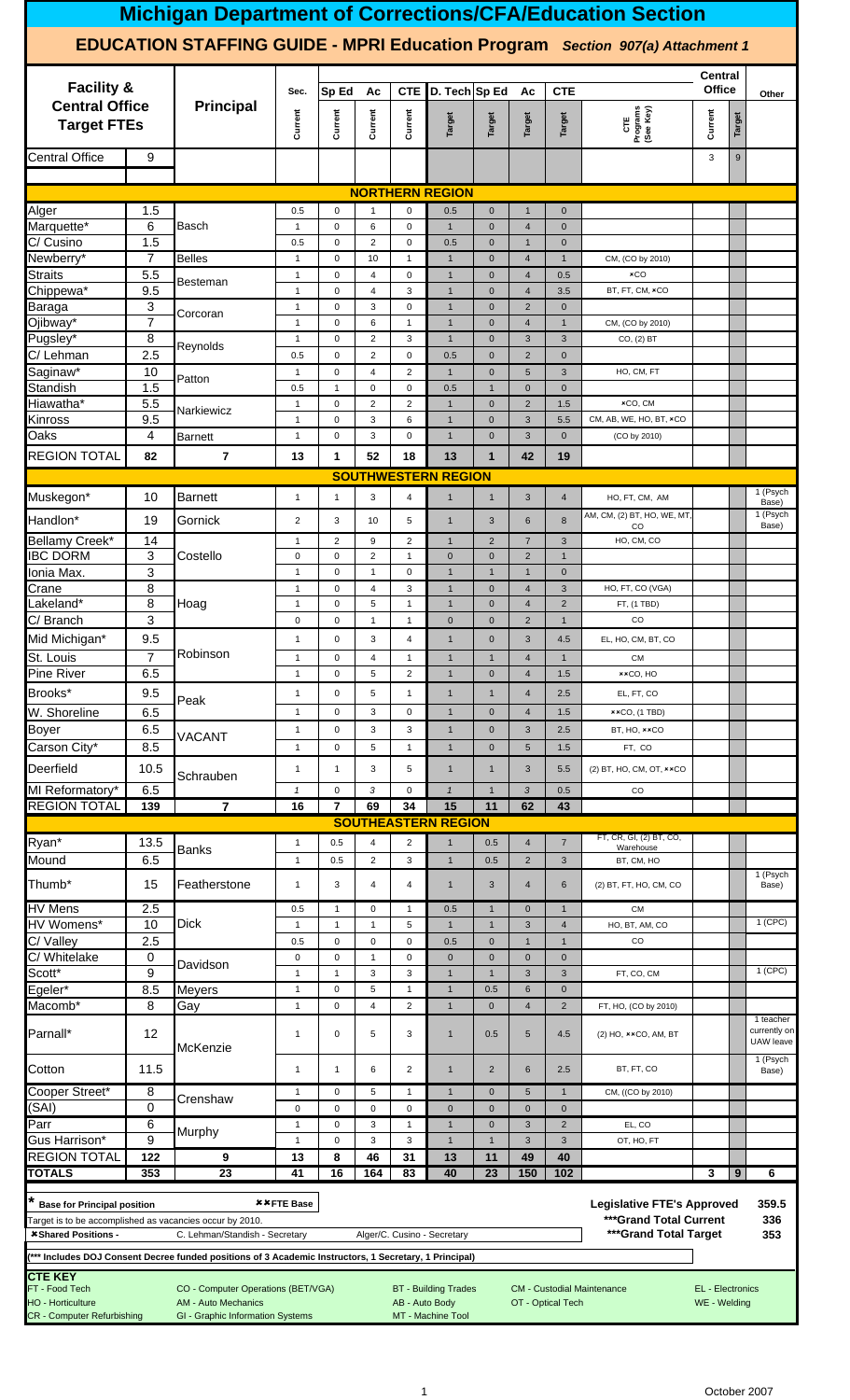# **MICHIGAN DEPARTMENT OF CORRECTIONSMPRI EDUCATION PROGRAM MONTHLY STAFFING REPORT Pay period ended 8/23/08**

# **Northern Region**

| <b>FACILITY</b>                           | Alger<br>Maximum | Cusino<br>Camp | Baraga | Chippewa | <b>Straits</b> | Kinross | Hiawatha | Marquette | Newberry | Oaks  | <b>Ojibway</b> | Pugsley | Saginaw | Standish | -ehman<br>Camp | Nothern<br>Region Totals |
|-------------------------------------------|------------------|----------------|--------|----------|----------------|---------|----------|-----------|----------|-------|----------------|---------|---------|----------|----------------|--------------------------|
| <b>Total FTEs</b>                         | 1.0              | 2.0            | 3.0    | 10.0     | 5.0            | 10.0    | 6.0      | 8.0       | 12.0     | 4.0   | 9.0            | 7.0     | 8.0     | 1.0      | 3.0            | 89.0                     |
| Principal                                 |                  |                |        | 1.0      |                |         |          | 1.0       | 1.0      |       | 1.0            | 1.0     | 1.0     |          |                | 6.0                      |
| Secretary                                 |                  |                |        | 1.0      | $1.0$          | 1.0     | 1.0      | 1.0       | $1.0$    | $1.0$ | 1.0            | 1.0     | 1.0     |          | 1.0            | 11.0                     |
| School Psychologist                       |                  |                |        |          |                |         |          |           |          |       |                |         |         |          |                | 0.0                      |
| Other                                     |                  |                |        |          |                |         |          |           |          |       |                |         |         |          |                | 0.0                      |
| <b>Special Education</b>                  |                  |                |        |          |                | 1.0     |          |           |          |       |                |         |         | 1.0      |                | 2.0                      |
| AcademicTeachers                          | 1.0              | 2.0            | 3.0    | 4.0      | 4.0            |         | 3.0      | 6.0       | 9.0      | 3.0   | 6.0            | 2.0     | 3.0     |          | 2.0            | 48.0                     |
| Auto Body                                 |                  |                |        |          |                | 1.0     |          |           |          |       |                |         |         |          |                | 1.0                      |
| <b>Auto Mechanics</b>                     |                  |                |        |          |                |         |          |           |          |       |                |         |         |          |                | 0.0                      |
| <b>Business Services &amp; Technology</b> |                  |                |        | 1.0      |                | 1.0     | 1.0      |           |          |       |                | 1.0     |         |          |                | 4.0                      |
| <b>Career Development</b>                 |                  |                |        |          |                | 2.0     |          |           |          |       |                |         |         |          |                | 2.0                      |
| <b>Computer Refurbishing</b>              |                  |                |        |          |                |         |          |           |          |       |                |         |         |          |                | 0.0                      |
| Construction                              |                  |                |        | 1.0      |                | 1.0     |          |           |          |       |                | 2.0     |         |          |                | 4.0                      |
| <b>Custodial Maintenance</b>              |                  |                |        | 0.5      |                | 1.0     | 1.0      |           | 1.0      |       | 1.0            |         | 1.0     |          |                | 5.5                      |
| Electronics                               |                  |                |        |          |                |         |          |           |          |       |                |         |         |          |                | 0.0                      |
| Food Service and Hospitality Manag.       |                  |                |        |          |                |         |          |           |          |       |                |         | 1.0     |          |                | 1.0                      |
| Horticulture                              |                  |                |        | 0.5      |                | 1.0     |          |           |          |       |                |         | 1.0     |          |                | 2.5                      |
| Optical                                   |                  |                |        |          |                |         |          |           |          |       |                |         |         |          |                | 0.0                      |
| Re-Entry                                  |                  |                |        | 1.0      |                |         |          |           |          |       |                |         |         |          |                | 1.0                      |
| Visual Imaging Tech                       |                  |                |        |          |                |         |          |           |          |       |                |         |         |          |                | 0.0                      |
| Welding                                   |                  |                |        |          |                | 1.0     |          |           |          |       |                |         |         |          |                | 1.0                      |
| Career & Tech. Prep                       |                  |                |        |          |                |         |          |           |          |       |                |         |         |          |                | 0.0                      |
|                                           |                  |                |        |          |                |         |          |           |          |       |                |         |         |          |                | 0.0                      |
| FTE's Appropriated                        | 1.0              | 2.0            | 3.0    | 9.0      | 6.0            | 11.0    | 6.0      | 9.0       | 13.0     | 4.0   | 9.0            | 7.0     | 9.0     | 1.0      | 3.0            | 93.0                     |
| <b>Total Vacancies</b>                    | 0.0              | 0.0            | 0.0    | (1.0)    | 1.0            | 1.0     | 0.0      | 1.0       | 1.0      | 0.0   | 0.0            | 0.0     | 1.0     | 0.0      | 0.0            | 4.0                      |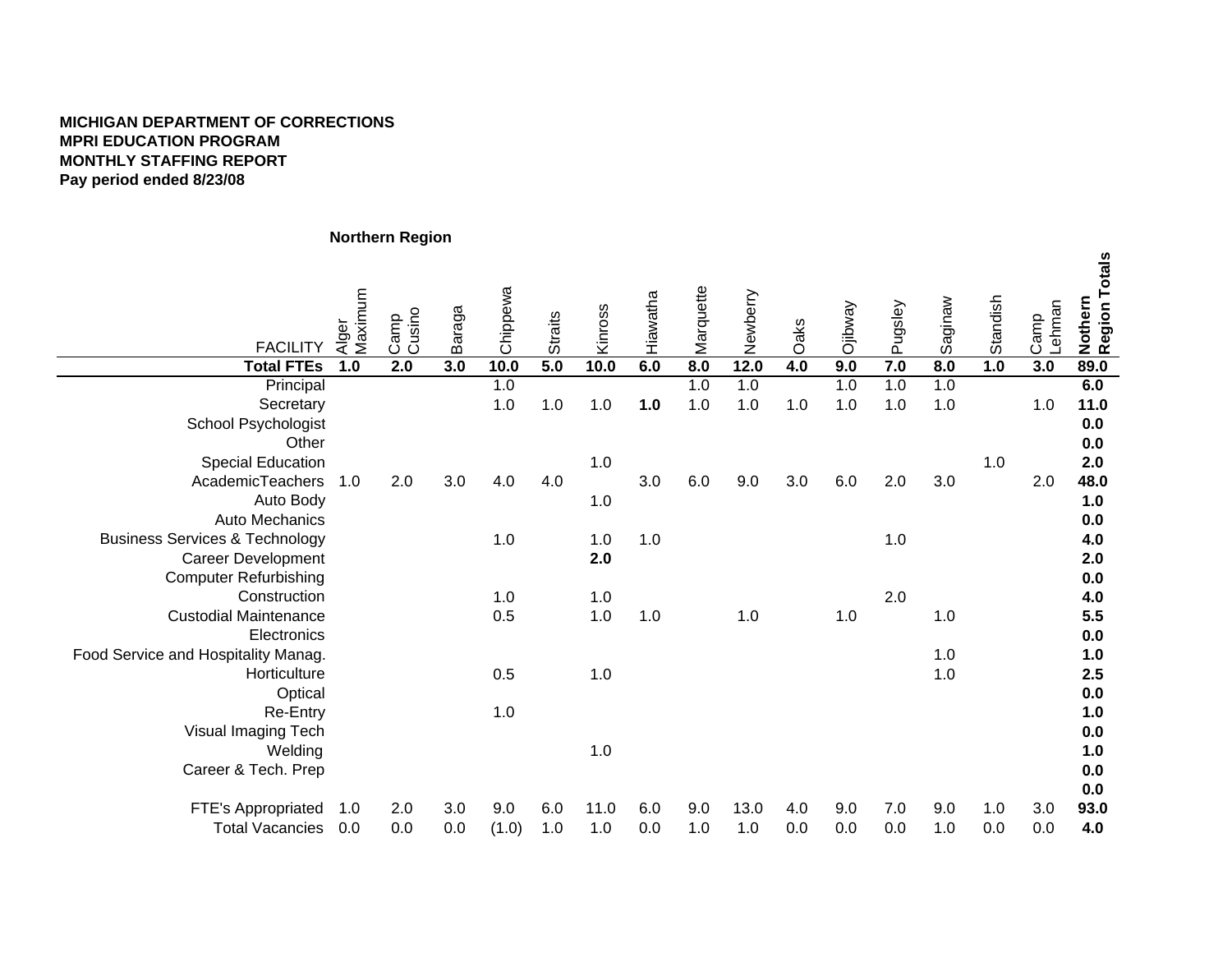### **MICHIGAN DEPARTMENT OF CORREMPRI EDUCATION PROGRAM MONTHLY STAFFING REPORTPay period ended 8/23/08**

# **Southeastern Region**

| <b>FACILITY</b>                           | Cooper<br>Street | Cotton | Egeler | Gus<br>Harrison | Highway<br>Parr | HV Mens | Womens<br>$\geq$ | Camp<br>Valley | Macomb | Mound | Parnall | Ryan | Scott | Camp<br>White Lake | Thumb | SE<br>Region Totals |
|-------------------------------------------|------------------|--------|--------|-----------------|-----------------|---------|------------------|----------------|--------|-------|---------|------|-------|--------------------|-------|---------------------|
| <b>Total FTEs</b>                         | 8.0              | 11.0   | 9.0    | 5.0             | 4.0             | 2.0     | 8.0              | 2.0            | 7.0    | 8.0   | 9.0     | 7.0  | 8.0   | 1.0                | 14.0  | 103.0               |
| Principal                                 | 1.0              |        | 1.0    | 1.0             |                 |         | 1.0              |                | 1.0    |       | 1.0     | 1.0  | 1.0   |                    | 1.0   | 9.0                 |
| Secretary 1.0                             |                  | 1.0    | 1.0    |                 |                 |         | 1.0              | 1.0            |        | 1.0   |         | 1.0  | 1.0   |                    | 1.0   | 9.0                 |
| <b>School Psychologist</b>                |                  |        |        |                 |                 |         |                  |                |        |       |         |      |       |                    | 1.0   | 1.0                 |
| Other                                     |                  |        | 1.0    |                 |                 |         |                  |                |        |       |         |      |       |                    | 1.0   | 2.0                 |
| <b>Special Education</b>                  |                  | 2.0    | 1.0    |                 |                 | 1.0     | 1.0              |                |        |       |         |      | 1.0   |                    | 3.0   | 9.0                 |
| AcademicTeachers 5.0                      |                  | 6.0    | 5.0    | 1.0             | 3.0             |         | 1.0              | 1.0            | 4.0    | 4.0   | 5.0     | 3.0  | 3.0   | 1.0                | 2.0   | 44.0                |
| Auto Body                                 |                  |        |        |                 |                 |         |                  |                |        |       |         |      |       |                    |       | 0.0                 |
| <b>Auto Mechanics</b>                     |                  |        |        |                 |                 |         | 1.0              |                |        |       | 1.0     |      |       |                    |       | 2.0                 |
| <b>Business Services &amp; Technology</b> |                  |        |        |                 |                 |         | 1.0              |                |        |       |         |      |       |                    |       | 1.0                 |
| <b>Career Development</b>                 |                  |        |        |                 |                 |         |                  |                |        |       |         |      |       |                    |       | 0.0                 |
| <b>Computer Refurbishing</b>              |                  |        |        |                 |                 |         |                  |                |        |       |         | 1.0  |       |                    |       | 1.0                 |
| Construction                              |                  | 1.0    |        |                 |                 | 1.0     | 1.0              |                |        | 1.0   |         |      |       |                    | 2.0   | 6.0                 |
| <b>Custodial Maintenance</b>              | 1.0              |        |        | 1.0             |                 |         |                  |                |        | 1.0   | 1.0     |      | 1.0   |                    | 1.0   | 6.0                 |
| Electronics                               |                  |        |        |                 | 1.0             |         |                  |                |        |       |         |      |       |                    |       | 1.0                 |
| Food Service and Hospitality Manag.       |                  | 1.0    |        | 1.0             |                 |         |                  |                | 1.0    |       |         | 1.0  | 1.0   |                    | 1.0   | 6.0                 |
| Horticulture                              |                  |        |        |                 |                 |         | 1.0              |                | 1.0    | 1.0   | 1.0     |      |       |                    | 1.0   | 5.0                 |
| Optical                                   |                  |        |        | 1.0             |                 |         |                  |                |        |       |         |      |       |                    |       | 1.0                 |
| Re-Entry                                  |                  |        |        |                 |                 |         |                  |                |        |       |         |      |       |                    |       | 0.0                 |
| Visual Imaging Tech                       |                  |        |        |                 |                 |         |                  |                |        |       |         |      |       |                    |       | 0.0                 |
| Welding                                   |                  |        |        |                 |                 |         |                  |                |        |       |         |      |       |                    |       | 0.0                 |
| Career & Tech. Prep                       |                  |        |        |                 |                 |         |                  |                |        |       |         |      |       |                    |       | 0.0                 |
|                                           |                  |        |        |                 |                 |         |                  |                |        |       |         |      |       |                    |       | 0.0                 |
| FTE's Appropriated                        | 8.0              | 11.0   | 8.0    | 8.0             | 5.0             | 3.0     | 8.0              | 2.0            | 8.0    | 6.0   | 10.0    | 8.0  | 10.0  | 1.0                | 16.0  | 112.0               |
| <b>Total Vacancies</b>                    | 0.0              | 0.0    | (1.0)  | 3.0             | 1.0             | 1.0     | 0.0              | 0.0            | 1.0    | (2.0) | 1.0     | 1.0  | 2.0   | 0.0                | 2.0   | 9.0                 |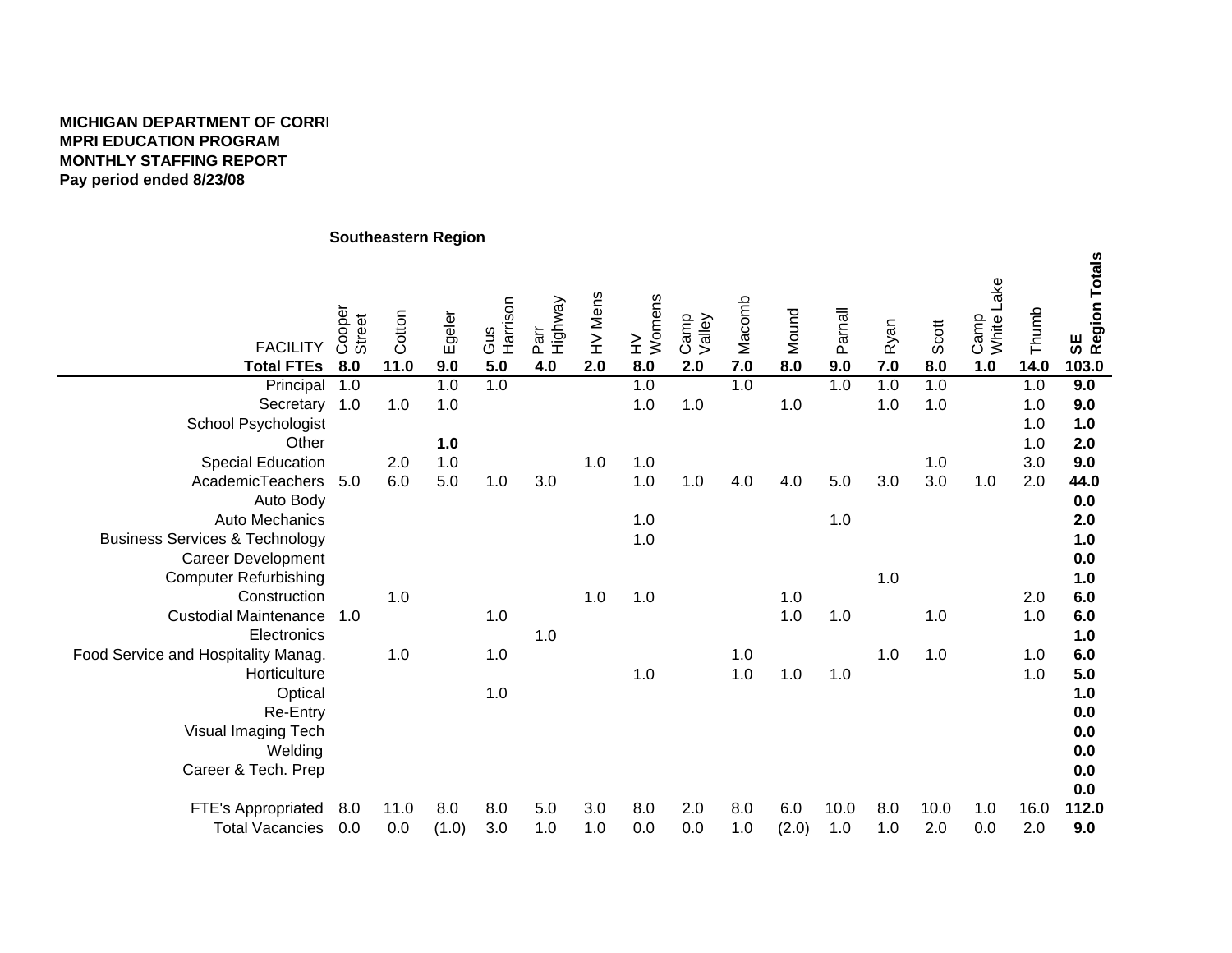# **MICHIGAN DEPARTMENT OF CORREMPRI EDUCATION PROGRAM MONTHLY STAFFING REPORT Pay period ended 8/23/08**

# **Southwestern Region**

| <b>FACILITY</b>                           | Bellamy<br>Creek | <b>Brooks</b> | West<br>Shoreline | Carson<br>City | Boyer<br>Road | Handlon | Ionia<br>Maximum | Lakeland | Crane | Branch<br>Camp | Michigan<br>Reformatory | Deerfield | Muskegon | Pine River | St. Louis | Mid-<br>Michigan | SW<br>Region Totals |
|-------------------------------------------|------------------|---------------|-------------------|----------------|---------------|---------|------------------|----------|-------|----------------|-------------------------|-----------|----------|------------|-----------|------------------|---------------------|
| <b>Total FTEs</b>                         | 14.0             | 4.0           | 4.0               | 8.0            | 6.0           | 18.0    | 2.0              | 7.0      | 10.0  | 0.0            | 5.0                     | 9.0       | 10.0     | 7.0        | 6.0       | 5.0              | 115.0               |
| Principal                                 | 1.0              | 1.0           |                   |                |               | 1.0     |                  | 1.0      |       |                | 1.0                     |           | 1.0      |            |           |                  | 6.0                 |
| Secretary 1.0                             |                  | 1.0           | 1.0               | 2.0            |               | 2.0     | $1.0\,$          | 1.0      | 1.0   |                | 1.0                     | 1.0       | $1.0$    | 1.0        | 1.0       |                  | 15.0                |
| School Psychologist                       |                  |               |                   |                |               | 1.0     |                  |          |       |                |                         |           | 1.0      |            |           |                  | 2.0                 |
| Other                                     |                  |               |                   |                |               |         |                  |          |       |                |                         |           |          |            |           |                  | 0.0                 |
| Special Education 1.0                     |                  |               |                   |                |               | 1.0     |                  |          |       |                |                         | 1.0       | 1.0      |            |           |                  | 4.0                 |
| AcademicTeachers                          | 9.0              | 1.0           | 3.0               | 5.0            | 3.0           | $7.0\,$ | 1.0              | 4.0      | 5.0   |                | 3.0                     | 3.0       | $3.0\,$  | 4.0        | 4.0       | 1.0              | 56.0                |
| Auto Body                                 |                  |               |                   |                |               |         |                  |          |       |                |                         |           |          |            |           |                  | $0.0\,$             |
| <b>Auto Mechanics</b>                     |                  |               |                   |                |               | 1.0     |                  |          |       |                |                         |           |          |            |           |                  | 1.0                 |
| <b>Business Services &amp; Technology</b> |                  |               |                   |                | 1.0           |         |                  |          | 1.0   |                |                         |           |          | 1.0        |           |                  | 3.0                 |
| <b>Career Development</b>                 |                  |               |                   |                |               |         |                  |          |       |                |                         |           |          |            |           |                  | $0.0\,$             |
| <b>Computer Refurbishing</b>              |                  |               |                   |                |               |         |                  |          |       |                |                         |           |          |            |           |                  | $0.0\,$             |
| Construction                              |                  |               |                   |                | 1.0           | 3.0     |                  |          |       |                |                         | 1.0       |          |            |           | 1.0              | $6.0\,$             |
| <b>Custodial Maintenance</b>              | 1.0              |               |                   |                |               | 1.0     |                  |          |       |                |                         | 1.0       | 1.0      |            | 1.0       | 1.0              | $6.0\,$             |
| Electronics                               |                  |               |                   |                |               |         |                  |          |       |                |                         |           |          |            |           | 1.0              | 1.0                 |
| Food Service and Hospitality Manag.       |                  | 1.0           |                   | $1.0$          |               |         |                  | 1.0      | 1.0   |                |                         |           | 1.0      |            |           |                  | 5.0                 |
| Horticulture 1.0                          |                  |               |                   |                | 1.0           |         |                  |          | 1.0   |                |                         | 1.0       | 1.0      | 1.0        |           | 1.0              | $7.0$               |
| Optical                                   |                  |               |                   |                |               |         |                  |          |       |                |                         | 1.0       |          |            |           |                  | 1.0                 |
| Re-Entry                                  |                  |               |                   |                |               |         |                  |          |       |                |                         |           |          |            |           |                  | 0.0                 |
| Visual Imaging Tech                       |                  |               |                   |                |               |         |                  |          | $1.0$ |                |                         |           |          |            |           |                  | 1.0                 |
| Welding                                   |                  |               |                   |                |               | 1.0     |                  |          |       |                |                         |           |          |            |           |                  | 1.0                 |
| Career & Tech. Prep                       |                  |               |                   |                |               |         |                  |          |       |                |                         |           |          |            |           |                  | $0.0\,$             |
|                                           |                  |               |                   |                |               |         |                  |          |       |                |                         |           |          |            |           |                  | 0.0                 |
| FTE's Appropriated                        | 17.0             | 7.0           | 6.0               | 9.0            | 7.0           | 19.0    | 3.0              | 8.0      | 8.0   | 3.0            | 8.0                     | 11.0      | 11.0     | 9.0        | 8.0       | 7.0              | 141.0               |
| <b>Total Vacancies</b>                    | 3.0              | 3.0           | 2.0               | 1.0            | 1.0           | 1.0     | 1.0              | 1.0      | (2.0) | 3.0            | 3.0                     | 2.0       | 1.0      | 2.0        | 2.0       | 2.0              | 26.0                |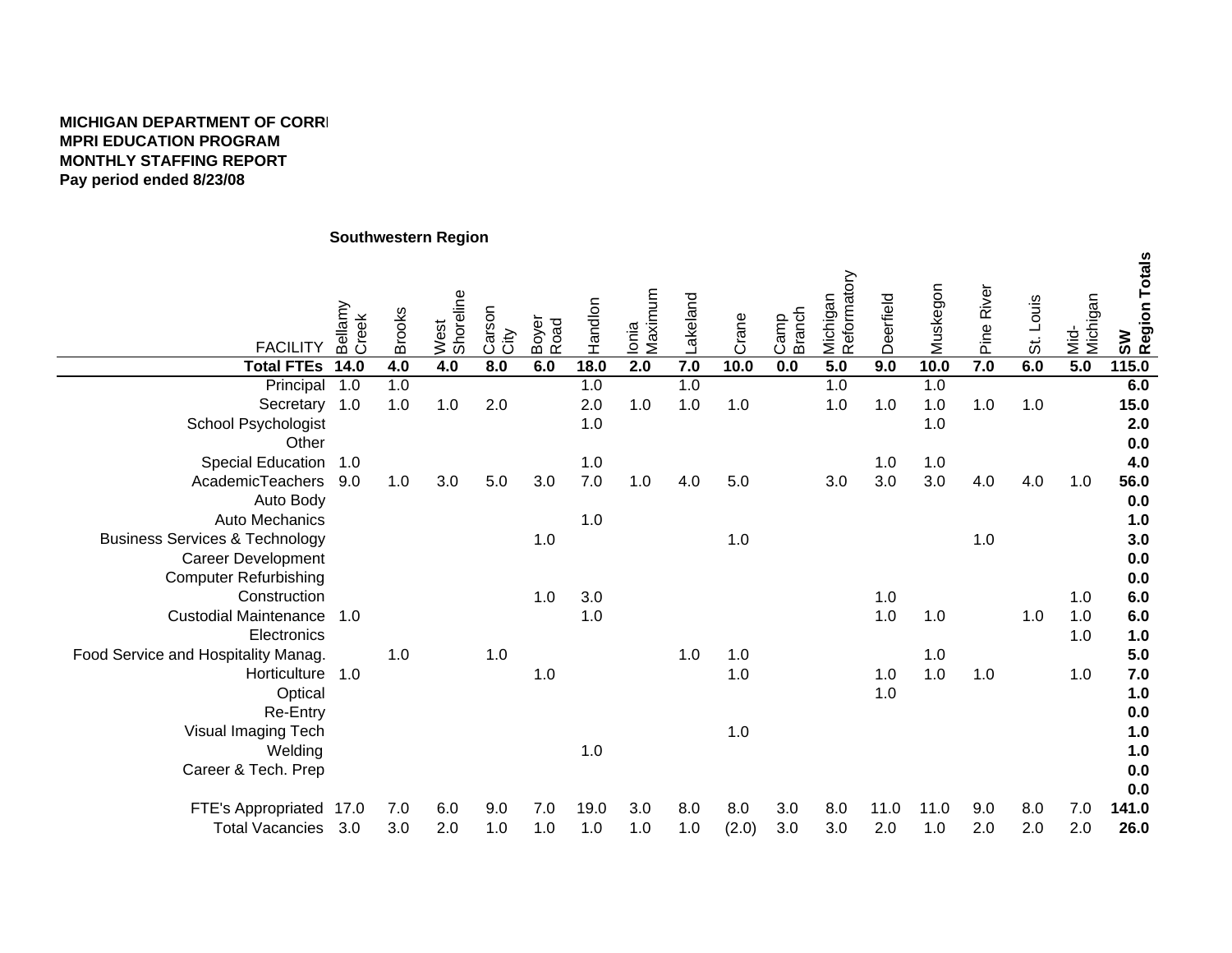### **2008 MONTHLY BOILERPLATE REPORT**

# **SECTION 907 (a), (d) and (e) ACADEMIC AND VOCATIONAL PROGRAMS DURING AUGUST 2008**

|            |                                    | <b>GED EXAMS</b><br><b>PASSED</b> |                | <b>GED EXAMS</b><br><b>PASSED</b> |                | Number of<br><b>PRISONERS</b> |                  | VOC. (CTE)<br><b>PROGRAM</b> |                |                | <b>PRE-RELEASE</b> |                 | # ENROLLED     |                |                     | Number of<br><b>Instructors</b> | # ON WAITING LIST |                 |                     |
|------------|------------------------------------|-----------------------------------|----------------|-----------------------------------|----------------|-------------------------------|------------------|------------------------------|----------------|----------------|--------------------|-----------------|----------------|----------------|---------------------|---------------------------------|-------------------|-----------------|---------------------|
| FAC.       | <b>SCHOOL</b>                      | (Subtest)                         |                | (Completions)                     |                | PAROLED w/o<br><b>GED</b>     |                  | <b>COMPLETIONS</b>           |                |                | <b>COMPLETIONS</b> |                 | SP.            | Pre-           |                     | Academic and                    | <b>Academic</b>   | Pre-            |                     |
|            |                                    | <b>MONTH</b>                      | <b>YTD</b>     | <b>MONTH YTD</b>                  |                | <b>MONTH</b>                  | <b>YTD</b>       | <b>MONTH</b>                 | <b>YTD</b>     | <b>MONTH</b>   | <b>YTD</b>         | <b>Academic</b> | <b>ED</b>      | Rel.           | <b>VOC</b><br>(CTE) | <b>Vocational</b>               | (GED)             | Rel.            | <b>VOC</b><br>(CTE) |
|            | <b>LMF</b> Alger Max. Facility     | 10                                | 82             | 3                                 | 16             | $\overline{0}$                | $\boldsymbol{0}$ | $\overline{0}$               | $\overline{0}$ | $\Omega$       | $\overline{0}$     | 40              | $\overline{0}$ | $\overline{0}$ | $\Omega$            |                                 | 23                | $\Omega$        | $\overline{0}$      |
|            | <b>AMF Baraga Max. Fac.</b>        | 50                                | 403            | $7\overline{ }$                   | 60             | $\overline{0}$                | $\overline{5}$   | $\overline{0}$               | $\overline{0}$ | $\overline{0}$ | 76                 | 136             | $\overline{0}$ | $\overline{0}$ | $\overline{0}$      | $\overline{3}$                  | 37                | 25              | $\overline{0}$      |
|            | <b>IBC</b> Bellamy Creek           | 57                                | 730            | 11                                | 119            | 21                            | 81               | 23                           | 108            | $\overline{0}$ | 51                 | 374             | 66             | 23             | 60                  | 12                              | 6                 | 9               | 46                  |
|            | <b>OTF Bover Road Corr. Fac.</b>   | 156                               | 213            | $\overline{0}$                    | $\overline{4}$ | $\overline{0}$                | $\overline{5}$   | 11                           | 83             | 14             | 125                | 10              | $\overline{0}$ | 16             | 65                  | 6 <sup>1</sup>                  | 74                | 62              | 61                  |
|            | <b>LRF Brooks Corr. Fac.</b>       | 6                                 | 214            | $\overline{0}$                    | 27             | $\mathbf{0}$                  | 3                | $\overline{4}$               | 23             | $\overline{0}$ | 3                  | 101             | $\mathbf{0}$   | $\overline{0}$ | 26                  | $\overline{2}$                  | 225               | 371             | 246                 |
|            | <b>CDW</b> Camp Branch             | $\overline{0}$                    | 252            | $\overline{0}$                    | 45             | $\overline{0}$                | 11               | $\overline{2}$               | 35             | $\overline{0}$ | 87                 | <b>110</b>      | $\overline{0}$ | $\overline{0}$ | 25                  | 3 <sup>1</sup>                  | 44                | 318             | 56                  |
|            | <b>CVH</b> Camp Valley             | 30                                | 47             | $\overline{7}$                    | 11             | $\mathbf{0}$                  | $\mathbf{0}$     | $\overline{0}$               | $\overline{0}$ | $\Omega$       | $\overline{0}$     | 59              | $\overline{0}$ | $\overline{0}$ | $\Omega$            |                                 | $\overline{0}$    | $\Omega$        | $\boldsymbol{0}$    |
|            | <b>CCU Camp Cusino</b>             | 37                                | 173            | $\overline{8}$                    | 43             | $\overline{0}$                | $\overline{0}$   | $\overline{0}$               | $\overline{0}$ | 6              | 117                | 89              | $\overline{0}$ | 24             | $\overline{0}$      | $\overline{2}$                  | 25                | 200             | $\overline{0}$      |
|            | <b>CLE</b> Camp Lehman             | 52                                | 278            | 10                                | 44             | $\mathbf{1}$                  | 8                | $\overline{0}$               | $\overline{0}$ | $\overline{0}$ | 162                | 93              | $\mathbf{0}$   | $\overline{0}$ | $\theta$            | $\overline{2}$                  | 5                 | 71              | $\overline{0}$      |
|            | <b>CWL Camp White Lake</b>         | $\overline{0}$                    | 121            | $\overline{4}$                    | 14             | $\overline{0}$                | $\overline{1}$   | $\overline{0}$               | $\overline{0}$ | $\overline{0}$ | 16                 | 25              | $\overline{0}$ | $\overline{0}$ | $\overline{0}$      |                                 | $\overline{0}$    | $\overline{0}$  | $\boxed{0}$         |
| <b>DRF</b> | Carson City Corr. Fac.             | 37                                | 331            | 6                                 | 52             | $\mathbf{2}$                  | 9                | $\boldsymbol{0}$             | $\tau$         | $\overline{0}$ | 28                 | 111             | $\mathbf{0}$   | 13             | 21                  | $\tau$                          | 78                | 141             | 71                  |
| <b>URF</b> | <b>Chippewa Corr. Fac.</b>         | 6                                 | 187            | $\overline{3}$                    | 34             | $\overline{0}$                | $\overline{8}$   | 8 <sup>°</sup>               | 126            | 20             | 137                | 167             | $\overline{0}$ | 29             | 68                  | $\overline{7}$                  | 128               | 33              | 120                 |
| JCS        | <b>Cooper Street Fac.</b>          | 69                                | 376            | 11                                | 53             | $\mathbf{0}$                  | $\mathbf{0}$     | 9                            | 44             | 23             | 425                | 240             | $\mathbf{0}$   | 72             | 31                  | 6                               | $\tau$            | 338             | 70                  |
| <b>JCF</b> | <b>Cotton Corr. Fac.</b>           | 22                                | 438            | $\overline{3}$                    | 54             | $\overline{4}$                | 29               | $\mathbf{1}$                 | 17             | 14             | 88                 | 338             | 36             | 14             | 51                  | $\overline{q}$                  | 38                | 88              | 72                  |
| ACF        | Crane Corr. Fac.                   | 24                                | 320            | 11                                | 45             | $\Omega$                      | 8                | $\mathbf{1}$                 | 31             | $\theta$       | 151                | 212             | $\overline{0}$ | $\theta$       | 40                  | $\overline{4}$                  | 12                | 249             | 94                  |
| <b>ITF</b> | Deerfield Corr. Fac.               | 58                                | 257            | $\overline{9}$                    | 58             | 8                             | 24               | 6                            | 116            | $\overline{0}$ | 68                 | 236             | 19             | 27             | 74                  | 8 <sup>1</sup>                  | 13                | $\overline{0}$  | 86                  |
|            | <b>RGC Egeler Corr. Fac.</b>       | 81                                | 316            | 9                                 | 36             | $\Omega$                      | $\mathbf{0}$     | $\overline{0}$               | $\theta$       | 6              | 26                 | 20              | $\overline{0}$ | $\theta$       | 14                  | 2                               | $\overline{0}$    | $\theta$        | $\overline{0}$      |
| <b>ARF</b> | <b>Gus Harrison Corr. Fac.</b>     | $\overline{0}$                    | 153            | $\overline{4}$                    | 47             | $\overline{0}$                | $\overline{0}$   | 5 <sup>5</sup>               | 68             | 12             | 65                 | 92              | $\Omega$       | 19             | 82                  | $\sqrt{5}$                      | 181               | 307             | 97                  |
|            | <b>MTU Handlon Corr. Fac</b>       | 38                                | 303            | 8                                 | 62             | 3                             | 21               | 9                            | 97             |                | 104                | 280             | 23             | 35             | 83                  | 15                              | 191               | 490             | 68                  |
| <b>HTF</b> | <b>Hiawatha Corr. Fac.</b>         | 23                                | 186            | $\overline{3}$                    | 39             | $\overline{0}$                | $\overline{0}$   | 5 <sup>5</sup>               | 130            | $\overline{9}$ | 100                | 120             | $\overline{0}$ | 8 <sup>°</sup> | 41                  | 5 <sup>5</sup>                  | 49                | 75              | 71                  |
|            | <b>HVM</b> Huron Valley Men's Fac. | $\overline{0}$                    | 11             | $\boldsymbol{0}$                  | $\mathfrak{Z}$ | $\mathbf{0}$                  | $\overline{0}$   | $\overline{4}$               | 9              | $\mathbf{0}$   | $\mathbf{0}$       | 30              | $\,8\,$        | $\overline{0}$ | 13                  | $\overline{2}$                  | 178               | $\Omega$        | $\overline{0}$      |
|            | <b>WHV Huron Valley Women's</b>    | 37                                | $\overline{0}$ | $\overline{1}$                    | 37             | $\overline{0}$                | $\overline{0}$   | 12 <sup>2</sup>              | 91             | 9              | 20                 | 136             | $\overline{2}$ | $\overline{0}$ | 114                 | $\overline{7}$                  | 134               | $7\phantom{.0}$ | 83                  |
| ICF        | Ionia Max. Fac.                    | 8                                 | 100            | $\sqrt{2}$                        | 12             | $\Omega$                      | $\boldsymbol{0}$ | $\Omega$                     | $\theta$       | $\Omega$       | 27                 | 128             | 19             | $\mathbf{0}$   | $\Omega$            | $\overline{2}$                  | 36                | $\theta$        | $\overline{0}$      |
| <b>KCF</b> | Kinross Corr. Fac.                 | 19                                | 116            | $\overline{3}$                    | 12             | $\overline{0}$                | $\overline{0}$   | 11                           | 213            | 12             | 58                 | 38              | $\overline{0}$ | 15             | 207                 | 10                              | 73                | 6               | 193                 |
| <b>LCF</b> | <b>Lakeland Corr. Fac.</b>         | 20                                | 358            | 3                                 | 51             | $\Omega$                      | $\overline{7}$   | $\overline{0}$               | 8              | $\overline{0}$ | 23                 | $\overline{4}$  | $\overline{0}$ | 15             | 30                  | $\overline{4}$                  | $\overline{0}$    | 123             | 164                 |
| <b>MRF</b> | <b>Macomb Corr. Fac.</b>           | $\overline{0}$                    | 335            | $\overline{0}$                    | 68             | $\overline{0}$                | 9                | $\overline{0}$               | 103            | 8              | 133                | 203             | $\overline{0}$ | 54             | 64                  | 6                               | 9                 | $\overline{0}$  | 55                  |
| <b>MBP</b> | <b>Marquette Branch Prison</b>     | $\overline{0}$                    | 189            | $\overline{0}$                    | 41             | $\overline{0}$                | 6                | $\overline{0}$               | $\theta$       | 11             | 189                | 178             | $\mathbf{0}$   | 73             | $\Omega$            | 6                               | 41                | 210             | $\overline{0}$      |
| <b>RMI</b> | <mark>Michigan Reformatory</mark>  | 55                                | 205            | $\overline{9}$                    | 34             | $\overline{0}$                |                  | $\overline{0}$               | $\overline{0}$ | $\overline{0}$ | $\overline{0}$     | 95              | $\overline{0}$ | $\overline{0}$ | $\overline{0}$      | $\overline{3}$                  | 142               | $\overline{0}$  | $\overline{0}$      |
| <b>STF</b> | Mid-Michigan Corr. Fac.            | $\overline{0}$                    | $\overline{0}$ | $\overline{0}$                    | 19             | $\mathbf{0}$                  | $\,8\,$          | 25                           | 163            | $\overline{0}$ | 119                | 129             | $\overline{0}$ | $\overline{0}$ | 99                  | 6                               | 14                | 70              | 317                 |
| <b>NRF</b> | <b>Mound Corr. Fac.</b>            | 48                                | 143            | 18                                | 38             | 6                             | 74               | $\vert$ 1                    | 86             | 42             | 258                | 222             | $\overline{0}$ | 42             | 82                  | $\overline{7}$                  | 89                | 52              | 11                  |
| <b>MCF</b> | <b>Muskegon Corr. Fac.</b>         | 20                                | 293            | 5                                 | 77             | $\overline{0}$                | 11               | 8                            | 114            | $\overline{0}$ | 52                 | 224             | -1             | 16             | 80                  | $7\phantom{.0}$                 | 3                 | 198             | 255                 |
| <b>NCF</b> | <b>Newberry Corr. Fac.</b>         | 58                                | 934            | 10                                | 110            | $\overline{2}$                | $\overline{3}$   | 13                           | 88             | $\Omega$       | 57                 | 392             | $\overline{0}$ | 39             | 45                  | $\overline{Q}$                  | 18                | 84              | 62                  |
| ECF        | Oaks Corr. Fac.                    | $\overline{0}$                    | 292            | $\overline{0}$                    | 43             | $\overline{0}$                | $\mathbf{0}$     | $\overline{0}$               | $\overline{0}$ | $\overline{0}$ | 18                 | 174             | $\overline{0}$ | $\mathbf{0}$   | $\Omega$            | $\overline{4}$                  | 5                 | 25              | $\mathbf{0}$        |
|            | <b>OCF Oiibway Corr. Fac.</b>      | 49                                | 622            | 8                                 | 81             | $\Omega$                      | $\Omega$         | $\Omega$                     | 41             | 31             | 181                | 287             |                | 31             | 24                  | $7\phantom{.0}$                 | 19                | 187             | 405                 |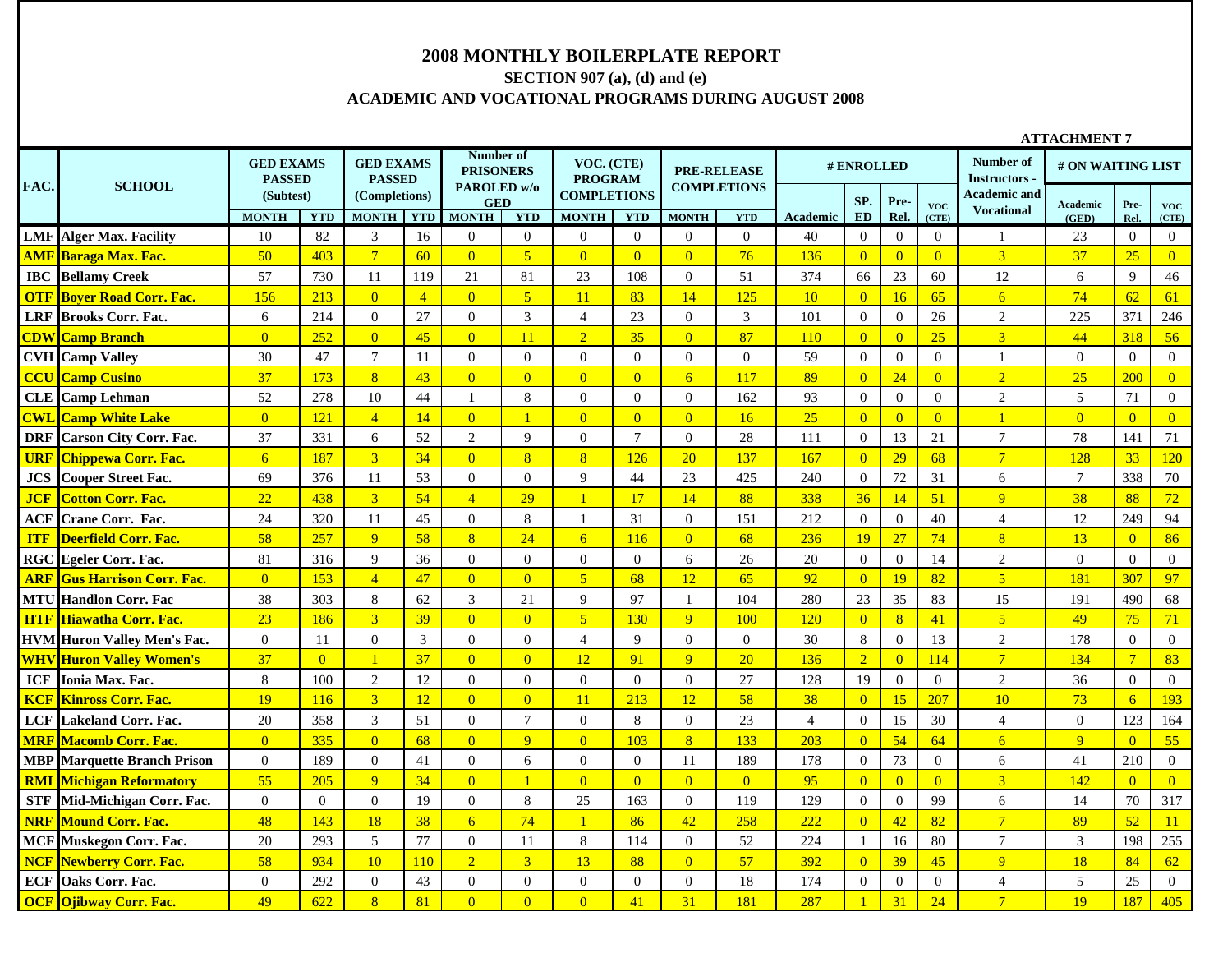|      |                                  | <b>GED EXAMS</b><br><b>PASSED</b> |            | <b>GED EXAMS</b><br><b>PASSED</b> |            | Number of<br><b>PRISONERS</b> |                | VOC. (CTE)<br><b>PROGRAM</b> |            |                | <b>PRE-RELEASE</b> |          | # ENROLLED |                |            | Number of<br><b>Instructors</b> -        | # ON WAITING LIST |      |            |
|------|----------------------------------|-----------------------------------|------------|-----------------------------------|------------|-------------------------------|----------------|------------------------------|------------|----------------|--------------------|----------|------------|----------------|------------|------------------------------------------|-------------------|------|------------|
| FAC. | <b>SCHOOL</b>                    | (Subtest)                         |            | (Completions)                     |            | PAROLED w/o<br><b>GED</b>     |                | <b>COMPLETIONS</b>           |            |                | <b>COMPLETIONS</b> |          | SP.        | Pre-           | <b>VOC</b> | <b>Academic and</b><br><b>Vocational</b> | Academic          | Pre- | <b>VOC</b> |
|      |                                  | <b>MONTH</b>                      | <b>YTD</b> | <b>MONTH</b>                      | <b>YTD</b> | <b>MONTH</b>                  | <b>YTD</b>     | <b>MONTH</b>                 | <b>YTD</b> | <b>MONTH</b>   | <b>YTD</b>         | Academic | ED         | Rel.           | (CTE)      |                                          | (GED)             | Rel. | (CTE)      |
|      | <b>SMT Parnall Corr.Fac.</b>     | $\Omega$                          | 133        |                                   | 43         |                               | $\Omega$       |                              | 78         | $\Omega$       | 70                 | 207      |            |                | 47         | 8                                        | 20                |      | 37         |
|      | <b>ATF Parr Highway</b>          | 25                                | 158        | $\overline{0}$                    | 43         | $\overline{0}$                | $\overline{0}$ |                              | 18         | $\overline{5}$ | 136                | 154      |            | 44             | 24         | 4                                        | 35                | 361  | 67         |
|      | <b>SPR Pine River Corr. Fac.</b> | 43                                | 542        | 11                                | 91         |                               | 27             | 5                            | 100        | $\Omega$       | 137                | 206      |            | 70             | 44         | 6                                        | 49                | 32   |            |
|      | <b>MPF</b> Pugsley Corr. Fac.    | 25                                | 271        | $\overline{4}$                    | 46         | $\overline{2}$                | 29             | 17                           | 58         | 26             | 193                | 55       |            | 26             | 48         |                                          | 43                |      | 229        |
|      | <b>RRF</b> Ryan Corr. Fac.       | 5                                 | 92         |                                   | 20         |                               | 39             | 12                           | 52         | 12             | 184                | 180      |            | 12             | 44         |                                          | 23                | 54   | 27         |
|      | <b>SRF Saginaw Corr. Fac.</b>    | 27                                | 197        | $\overline{3}$                    | 50         |                               | 56             | 10                           | 75         | 14             | 193                | 193      |            | <b>20</b>      | 80         | $\overline{7}$                           | <b>117</b>        | 13   | <b>210</b> |
|      | <b>SCF</b> Scott Corr. Fac.      | $\Omega$                          | 321        | 10                                | 44         |                               |                | 0                            | 34         | $\Omega$       | 40                 | 182      |            | $\Omega$       | 104        | $\overline{ }$                           | 11                |      | 120        |
|      | <b>SLF St. Louis Corr. Fac.</b>  | $\Omega$                          | 266        | $\overline{0}$                    | 49         | $\overline{0}$                | $\overline{0}$ | 14 <sup>°</sup>              | 88         | $\Omega$       | 33                 | 123      |            | $\overline{0}$ | 48         | 3                                        | $\overline{0}$    |      |            |
|      | <b>SMF</b> Standish Max.         | $\Omega$                          | 27         | $\theta$                          |            |                               |                | 0                            |            | $\Omega$       | 19                 | 20       | 29         | $\Omega$       |            |                                          | 165               | 103  |            |
|      | <b>KTF Straits Corr. Fac.</b>    | 53                                | 457        | 6                                 | 75         | $\overline{0}$                | $\overline{0}$ | $\overline{2}$               | 33         | $\overline{Q}$ | 58                 | 239      |            | $\overline{0}$ | 29         | 6                                        | <b>20</b>         | 107  | 65         |
|      | <b>TCF</b> Thumb Corr. Fac.      | 46                                | 563        | $\overline{4}$                    | 108        |                               | $\mathbf{0}$   | 27                           | 158        | $\Omega$       | $\mathbf{0}$       | 124      | 94         | 6              | 92         | 12                                       | 146               |      | 164        |
|      | <b>MTF West Shoreline</b>        | 34                                | 139        | $\overline{3}$                    | 21         | $\overline{4}$                | 101            | $\overline{0}$               | $\Omega$   | $\overline{0}$ | 14                 | 156      |            | $\Omega$       |            | 3                                        | 19                |      | 444        |
|      | <b>TOTAL</b>                     | 1328                              | 12144      | 222                               | 2083       | 74                            | 593            | 249                          | 2495       | 284            | 4041               | 6932     | 303        | 743            | 1999       | 248                                      | 2545              | 4423 | 4070       |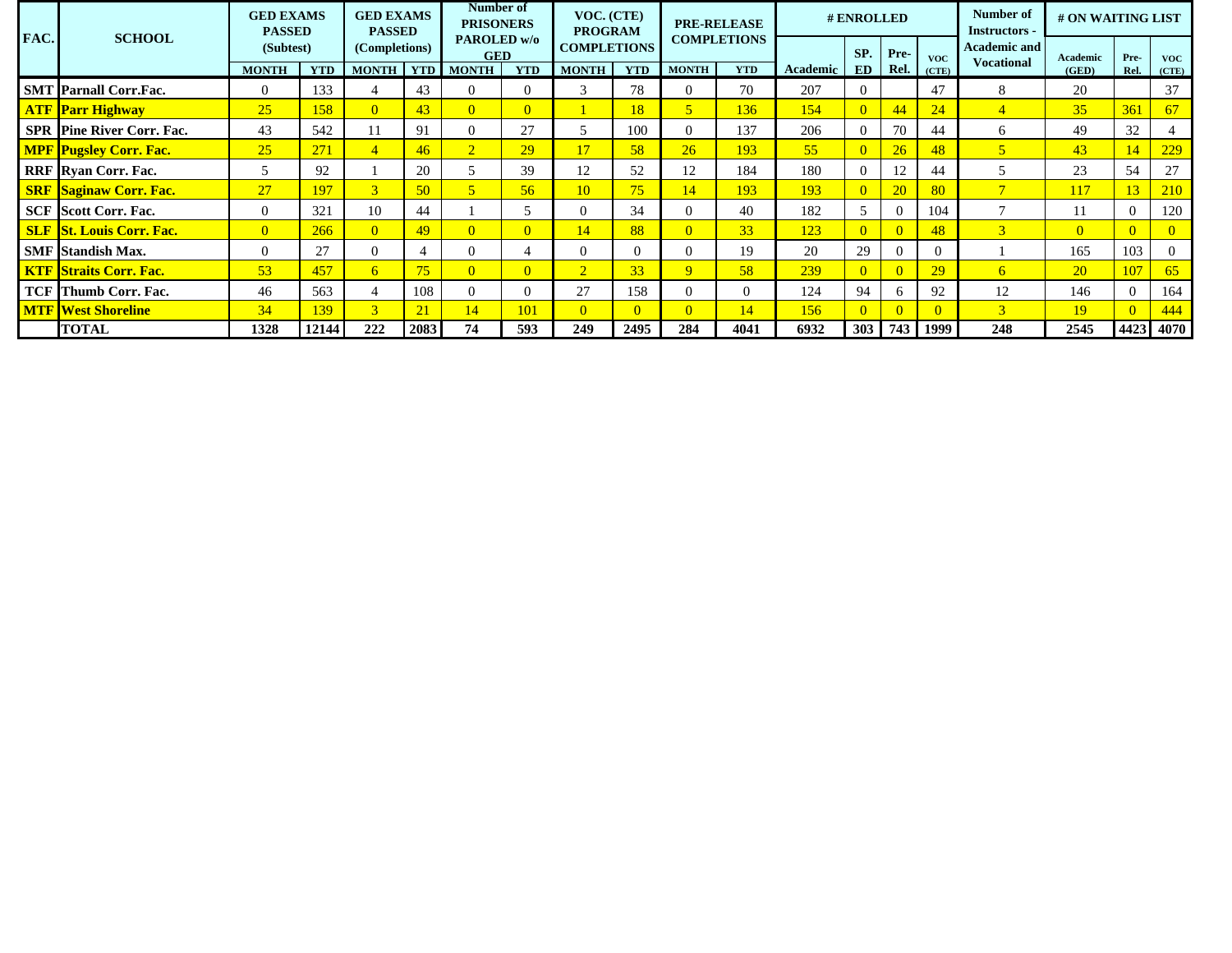|            |                        |                                                                                    |                                                                                         | SECTION 907 (b) (d) and (e)                                                                           | <b>2008 MONTHLY BOILERPLATE REPORT</b><br><b>ACADEMIC AND VOCATIONAL PROGRAMS DURING AUGUST 2008</b>                |        |                                                                                  |                                                                                              |                                                                                          |
|------------|------------------------|------------------------------------------------------------------------------------|-----------------------------------------------------------------------------------------|-------------------------------------------------------------------------------------------------------|---------------------------------------------------------------------------------------------------------------------|--------|----------------------------------------------------------------------------------|----------------------------------------------------------------------------------------------|------------------------------------------------------------------------------------------|
|            |                        |                                                                                    | <b>Academic</b>                                                                         |                                                                                                       | <b>GED/Parole Information</b>                                                                                       |        |                                                                                  | <b>Vocational (CTE)</b>                                                                      |                                                                                          |
| FAC.       | <b>SCHOOL</b>          | <b>Number of</b><br><b>Prisoners</b><br><b>Not</b><br><b>Completing</b><br>Program | <b>Reason for</b><br><b>Not</b><br><b>Completing</b><br>(Excluding<br><b>Transfers)</b> | <b>Number of</b><br><b>Prisoners</b><br><b>Not</b><br><b>Completing</b><br>Due to<br><b>Transfers</b> | <b>Prisoners Not</b><br><b>Paroled at</b><br><b>Earliest</b><br><b>Release Date</b><br>Due to Lack of<br><b>GED</b> | Reason | <b>Number of</b><br><b>Prisoners Not</b><br><b>Completing</b><br><b>Programs</b> | <b>Number of</b><br><b>Prisoners Not</b><br><b>Completeing</b><br>Due to<br><b>Transfers</b> | <b>Reasons for</b><br><b>Not</b><br><b>Completing</b><br>(Excluding<br><b>Transfers)</b> |
| <b>LMF</b> | <b>Alger Maximum</b>   | 6                                                                                  | N/A                                                                                     | $\overline{2}$                                                                                        | $\overline{0}$                                                                                                      | N/A    | $\overline{0}$                                                                   | $\mathbf 0$                                                                                  | N/A                                                                                      |
| <b>AMF</b> | <b>Baraga Maximum</b>  | $\,8\,$                                                                            | N/A                                                                                     | 5                                                                                                     | $\mathbf 0$                                                                                                         | N/A    | $\mathbf 0$                                                                      | 0                                                                                            | N/A                                                                                      |
| <b>IBC</b> | <b>Bellamy Creek</b>   | 87                                                                                 | 21-Paroled                                                                              | 46                                                                                                    | $\mathbf 0$                                                                                                         | N/A    | $6\phantom{1}$                                                                   | $\overline{2}$                                                                               | N/A                                                                                      |
|            |                        |                                                                                    | 3-Discharged                                                                            |                                                                                                       |                                                                                                                     |        |                                                                                  |                                                                                              |                                                                                          |
| <b>OTF</b> | <b>Boyer Road</b>      | $\overline{7}$                                                                     | N/A                                                                                     | 5                                                                                                     | $\mathbf 0$                                                                                                         | N/A    | $\mathbf 0$                                                                      | $\overline{2}$                                                                               | N/A                                                                                      |
| <b>LRF</b> | <b>Brooks</b>          | 10                                                                                 | N/A                                                                                     | $6\phantom{1}$                                                                                        | $\overline{0}$                                                                                                      | N/A    | 3                                                                                | $\overline{2}$                                                                               | N/A                                                                                      |
| <b>CDW</b> | <b>Camp Branch</b>     | $\mathbf 1$                                                                        | 1-Paroled                                                                               | $\mathbf 0$                                                                                           | $\overline{0}$                                                                                                      | N/A    | $\overline{2}$                                                                   | $\mathbf 1$                                                                                  | N/A                                                                                      |
| <b>CVH</b> | <b>Camp Valley</b>     | 11                                                                                 | N/A                                                                                     | $\overline{2}$                                                                                        | 0                                                                                                                   | N/A    | $\mathbf 0$                                                                      | 0                                                                                            | N/A                                                                                      |
| <b>CCU</b> | <b>Camp Cusino</b>     | 14                                                                                 | N/A                                                                                     | 5                                                                                                     | $\mathbf 0$                                                                                                         | N/A    | $\mathbf 0$                                                                      | $\mathbf 0$                                                                                  | N/A                                                                                      |
| <b>CLE</b> | <b>Camp Lehman</b>     | 21                                                                                 | 1-Paroled                                                                               | 15                                                                                                    | $\overline{0}$                                                                                                      | N/A    | $\mathbf 0$                                                                      | 0                                                                                            | N/A                                                                                      |
| <b>CWL</b> | <b>Camp White Lake</b> | $\mathbf 0$                                                                        | N/A                                                                                     | $\mathbf 0$                                                                                           | $\mathbf 0$                                                                                                         | N/A    | $\mathbf 0$                                                                      | $\mathbf 0$                                                                                  | N/A                                                                                      |
| <b>DRF</b> | <b>Carson City</b>     | 15                                                                                 | 2-Paroled                                                                               | 13                                                                                                    | $\mathbf 0$                                                                                                         | N/A    | $\overline{2}$                                                                   | $\mathbf{1}$                                                                                 | 1-Discharge                                                                              |
| <b>URF</b> | Chippewa               | 24                                                                                 | 1-Paroled                                                                               | 27                                                                                                    | $\mathbf 0$                                                                                                         | N/A    | 14                                                                               | 6                                                                                            | N/A                                                                                      |
| <b>JCS</b> | <b>Cooper Street</b>   | 45                                                                                 | 1-Paroled                                                                               | $\mathbf{1}$                                                                                          | $\mathbf 0$                                                                                                         | N/A    | 14                                                                               | $\mathbf{1}$                                                                                 | 1-Discharge                                                                              |
| <b>JCF</b> | <b>Cotton</b>          | 72                                                                                 | 16-Paroled                                                                              | 43                                                                                                    | $\overline{0}$                                                                                                      | N/A    | 10                                                                               | 8                                                                                            | N/A                                                                                      |
|            |                        |                                                                                    | 5-Discharged                                                                            |                                                                                                       |                                                                                                                     |        |                                                                                  |                                                                                              |                                                                                          |
| <b>ACF</b> | <b>Crane</b>           | 25                                                                                 | N/A                                                                                     | $\overline{20}$                                                                                       | $\mathbf 0$                                                                                                         | N/A    | $\overline{5}$                                                                   | $\overline{2}$                                                                               | N/A                                                                                      |
| <b>ITF</b> | <b>Deerfield</b>       | 13                                                                                 | 5-Paroled                                                                               | 19                                                                                                    | $\mathbf 0$                                                                                                         | N/A    | $\overline{2}$                                                                   | $\mathbf 1$                                                                                  | 1-Paroled                                                                                |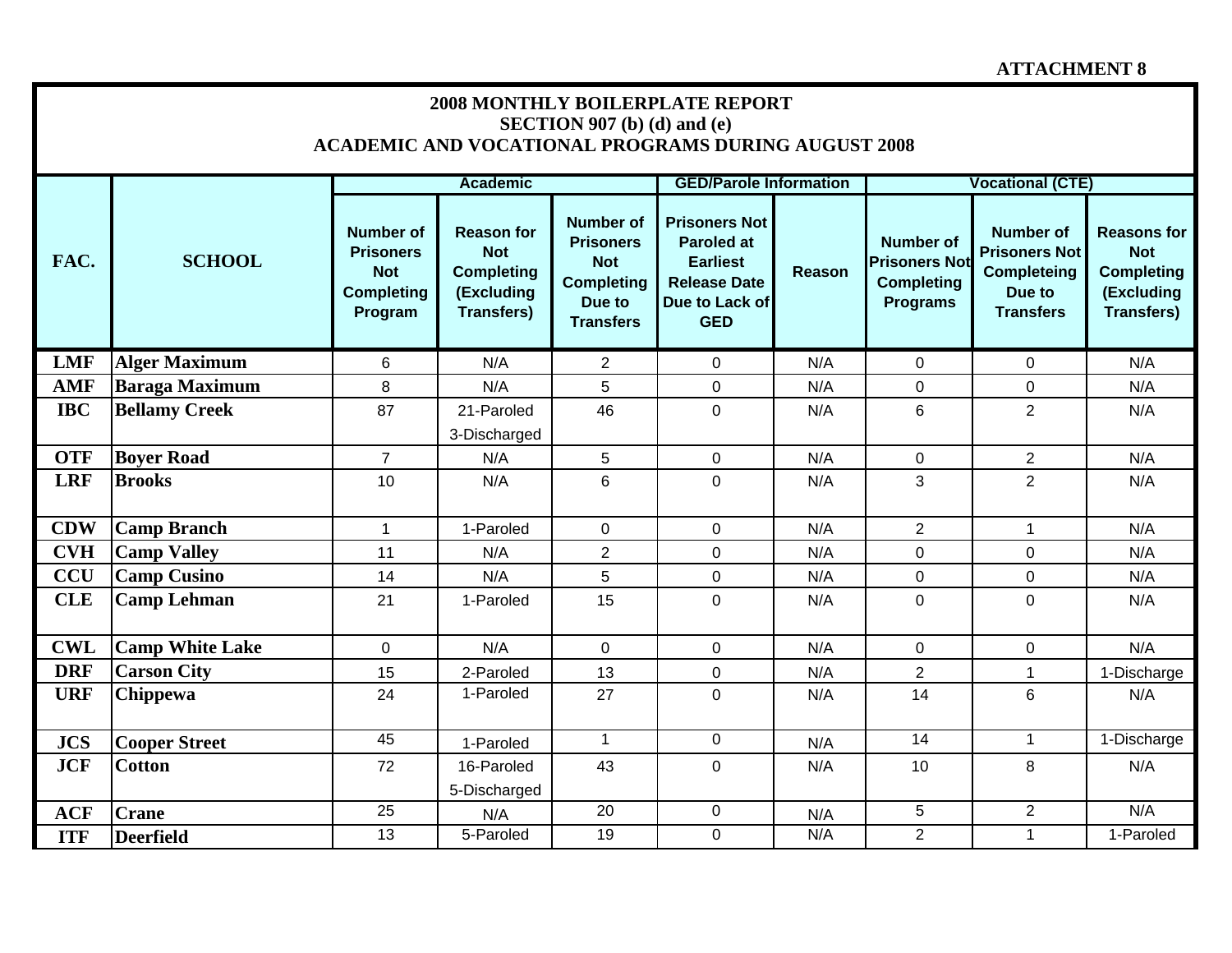|            |                               |                                                                                    | <b>Academic</b>                                                                         |                                                                                                       | <b>GED/Parole Information</b>                                                                                       |        |                                                                           | <b>Vocational (CTE)</b>                                                                      |                                                                                          |
|------------|-------------------------------|------------------------------------------------------------------------------------|-----------------------------------------------------------------------------------------|-------------------------------------------------------------------------------------------------------|---------------------------------------------------------------------------------------------------------------------|--------|---------------------------------------------------------------------------|----------------------------------------------------------------------------------------------|------------------------------------------------------------------------------------------|
| FAC.       | <b>SCHOOL</b>                 | <b>Number of</b><br><b>Prisoners</b><br><b>Not</b><br><b>Completing</b><br>Program | <b>Reason for</b><br><b>Not</b><br><b>Completing</b><br>(Excluding<br><b>Transfers)</b> | <b>Number of</b><br><b>Prisoners</b><br><b>Not</b><br><b>Completing</b><br>Due to<br><b>Transfers</b> | <b>Prisoners Not</b><br><b>Paroled at</b><br><b>Earliest</b><br><b>Release Date</b><br>Due to Lack of<br><b>GED</b> | Reason | Number of<br><b>Prisoners Not</b><br><b>Completing</b><br><b>Programs</b> | <b>Number of</b><br><b>Prisoners Not</b><br><b>Completeing</b><br>Due to<br><b>Transfers</b> | <b>Reasons for</b><br><b>Not</b><br><b>Completing</b><br>(Excluding<br><b>Transfers)</b> |
| <b>RGC</b> | <b>Egeler</b>                 | $\mathbf 0$                                                                        | N/A                                                                                     | $\mathbf 0$                                                                                           | $\mathbf 0$                                                                                                         | N/A    | $\mathbf 0$                                                               | $\mathbf 1$                                                                                  | N/A                                                                                      |
| <b>ARF</b> | <b>Gus Harrison</b>           | $\overline{22}$                                                                    | 4-Paroled<br>1-Discharged                                                               | $\overline{13}$                                                                                       | 0                                                                                                                   | N/A    | 8                                                                         | 3                                                                                            | 1-Paroled                                                                                |
| <b>MTU</b> | <b>Handlon</b>                | 40                                                                                 | 33-Paroled                                                                              | 35                                                                                                    | $\mathbf 0$                                                                                                         | N/A    | $\overline{7}$                                                            | 5                                                                                            | N/A                                                                                      |
| <b>HTF</b> | <b>Hiawatha</b>               | $\overline{7}$                                                                     | N/A                                                                                     | 6                                                                                                     | 0                                                                                                                   | N/A    | 8                                                                         | $\overline{7}$                                                                               | N/A                                                                                      |
| <b>HVM</b> | Huron Valley Men's Fac.       | 16                                                                                 | N/A                                                                                     | 16                                                                                                    | $\mathbf 0$                                                                                                         | N/A    | 9                                                                         | $\mathbf{1}$                                                                                 | N/A                                                                                      |
| <b>WHV</b> | <b>Huron Valley Women's</b>   | 34                                                                                 | 16-Paroled                                                                              | 8                                                                                                     | 0                                                                                                                   | N/A    | 26                                                                        | 3                                                                                            | 2-Paroled                                                                                |
| <b>ICF</b> | <b>Ionia Maximum</b>          | 41                                                                                 | N/A                                                                                     | 9                                                                                                     | $\mathbf 0$                                                                                                         | N/A    | $\mathbf 0$                                                               | 0                                                                                            | N/A                                                                                      |
| <b>KCF</b> | <b>Kinross</b>                | 10                                                                                 | N/A                                                                                     | 9                                                                                                     | 0                                                                                                                   | N/A    | 40                                                                        | 13                                                                                           | N/A                                                                                      |
| <b>LCF</b> | <b>Lakeland Corr. Fac.</b>    | $\overline{48}$                                                                    | N/A                                                                                     | 8                                                                                                     | $\mathbf 0$                                                                                                         | N/A    | $\mathbf{1}$                                                              | $\mathbf{1}$                                                                                 | N/A                                                                                      |
| <b>MRF</b> | <b>Macomb</b>                 | 48                                                                                 | 2-Discharged                                                                            | 20                                                                                                    | $\mathbf 0$                                                                                                         | N/A    | 17                                                                        | 12                                                                                           | N/A                                                                                      |
| <b>MBP</b> | <b>Marquette Branch Pris.</b> | 21                                                                                 | N/A                                                                                     | 12                                                                                                    | $\mathbf 0$                                                                                                         | N/A    | $\mathbf 0$                                                               | 0                                                                                            | N/A                                                                                      |
| <b>STF</b> | Mid-Michigan                  | 8                                                                                  | N/A                                                                                     | $\,6$                                                                                                 | $\pmb{0}$                                                                                                           | N/A    | 8                                                                         | 8                                                                                            | N/A                                                                                      |
| <b>NRF</b> | Mound                         | 26                                                                                 | 2-Paroled                                                                               | 17                                                                                                    | $\mathbf 0$                                                                                                         | N/A    | $\mathbf 0$                                                               | 0                                                                                            | N/A                                                                                      |
| <b>MCF</b> | <b>Muskegon</b>               | $\overline{16}$                                                                    | N/A                                                                                     | 16                                                                                                    | 0                                                                                                                   | N/A    | $\overline{8}$                                                            | $\overline{7}$                                                                               | 1-Paroled                                                                                |
| <b>NCF</b> | <b>Newberry</b>               | 54                                                                                 | N/A                                                                                     | 38                                                                                                    | $\mathbf 0$                                                                                                         | N/A    | 4                                                                         | $\mathbf{1}$                                                                                 | N/A                                                                                      |
| <b>ECF</b> | <b>Oaks</b>                   | 29                                                                                 | N/A                                                                                     | 3                                                                                                     | $\mathbf 0$                                                                                                         | N/A    | $\mathbf 0$                                                               | 0                                                                                            | N/A                                                                                      |
| <b>OCF</b> | Ojibway                       | 33                                                                                 | N/A                                                                                     | 24                                                                                                    | 0                                                                                                                   | N/A    | $\overline{2}$                                                            | $\overline{2}$                                                                               | N/A                                                                                      |
| <b>SMT</b> | <b>Parnall</b>                | 46                                                                                 | 12-Paroled                                                                              | $\overline{27}$                                                                                       | 0                                                                                                                   | N/A    | 9                                                                         | 3                                                                                            | N/A                                                                                      |
| <b>ATF</b> | <b>Parr Highway</b>           | 23                                                                                 | 1-Discharged                                                                            | 13                                                                                                    | $\mathbf 0$                                                                                                         | N/A    | 3                                                                         | 1                                                                                            | N/A                                                                                      |
| <b>SPR</b> | <b>Pine River</b>             | 20                                                                                 | N/A                                                                                     | 18                                                                                                    | $\mathbf 0$                                                                                                         | N/A    | $\overline{7}$                                                            | 6                                                                                            | N/A                                                                                      |
| <b>MPF</b> | <b>Pugsley</b>                | 9                                                                                  | 2-Paroled                                                                               | $\overline{7}$                                                                                        | 0                                                                                                                   | N/A    | 4                                                                         | 3                                                                                            | N/A                                                                                      |
| <b>RRF</b> | <b>Ryan</b>                   | 14                                                                                 | 5-Paroled                                                                               | $\overline{7}$                                                                                        | 0                                                                                                                   | N/A    | $\mathbf 0$                                                               | $\mathbf 1$                                                                                  | N/A                                                                                      |
| <b>SRF</b> | <b>Saginaw</b>                | 32                                                                                 | 4-Paroled                                                                               | 23                                                                                                    | 0                                                                                                                   | N/A    | 20                                                                        | 6                                                                                            | N/A                                                                                      |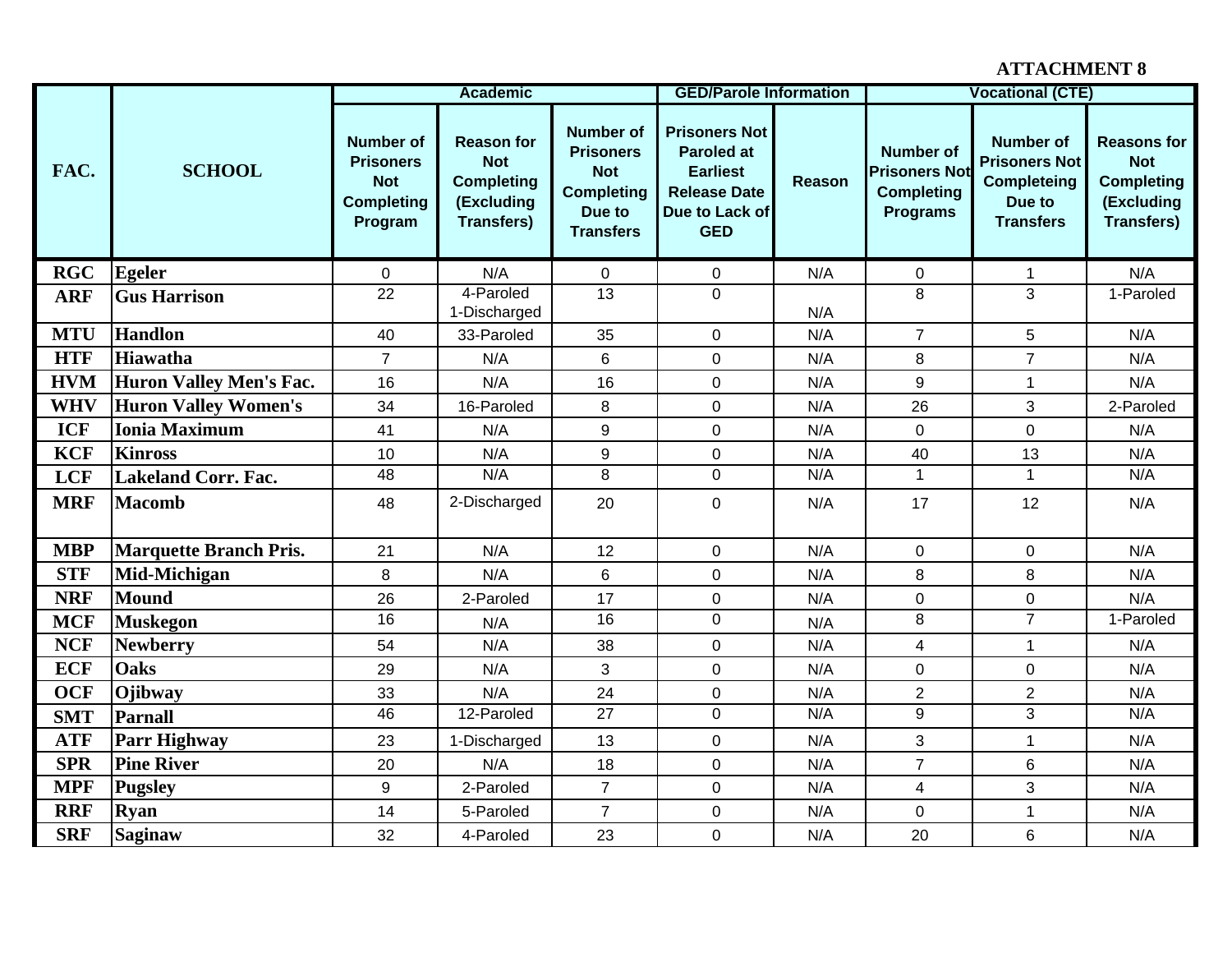|              |                                                                                                                                                                                                                                      |                                                                                    | <b>Academic</b>                                                                         |                                                                                                       | <b>GED/Parole Information</b>                                                                                       |        |                                                                                  | <b>Vocational (CTE)</b>                                                                      |                                                                                          |
|--------------|--------------------------------------------------------------------------------------------------------------------------------------------------------------------------------------------------------------------------------------|------------------------------------------------------------------------------------|-----------------------------------------------------------------------------------------|-------------------------------------------------------------------------------------------------------|---------------------------------------------------------------------------------------------------------------------|--------|----------------------------------------------------------------------------------|----------------------------------------------------------------------------------------------|------------------------------------------------------------------------------------------|
| FAC.         | <b>SCHOOL</b>                                                                                                                                                                                                                        | <b>Number of</b><br><b>Prisoners</b><br><b>Not</b><br><b>Completing</b><br>Program | <b>Reason for</b><br><b>Not</b><br><b>Completing</b><br>(Excluding<br><b>Transfers)</b> | <b>Number of</b><br><b>Prisoners</b><br><b>Not</b><br><b>Completing</b><br>Due to<br><b>Transfers</b> | <b>Prisoners Not</b><br><b>Paroled at</b><br><b>Earliest</b><br><b>Release Date</b><br>Due to Lack of<br><b>GED</b> | Reason | <b>Number of</b><br><b>Prisoners Not</b><br><b>Completing</b><br><b>Programs</b> | <b>Number of</b><br><b>Prisoners Not</b><br><b>Completeing</b><br>Due to<br><b>Transfers</b> | <b>Reasons for</b><br><b>Not</b><br><b>Completing</b><br>(Excluding<br><b>Transfers)</b> |
| <b>SCF</b>   | <b>Scott</b>                                                                                                                                                                                                                         | 30                                                                                 | 1-Paroled                                                                               | 26                                                                                                    | 0                                                                                                                   | N/A    | 9                                                                                | 5                                                                                            | N/A                                                                                      |
| <b>SLF</b>   | <b>St. Louis</b>                                                                                                                                                                                                                     | 5                                                                                  | N/A                                                                                     | 4                                                                                                     | $\Omega$                                                                                                            | N/A    | 0                                                                                | 0                                                                                            | N/A                                                                                      |
| <b>SMF</b>   | <b>Standish Max.</b>                                                                                                                                                                                                                 | 8                                                                                  | 1-Discharged                                                                            | 0                                                                                                     | $\Omega$                                                                                                            | N/A    | $\Omega$                                                                         | 0                                                                                            | N/A                                                                                      |
| <b>KTF</b>   | <b>Straits</b>                                                                                                                                                                                                                       | 30                                                                                 | N/A                                                                                     | 23                                                                                                    | $\mathbf 0$                                                                                                         | N/A    | 3                                                                                | $\mathbf 0$                                                                                  | N/A                                                                                      |
| <b>TCF</b>   | <b>Thumb</b>                                                                                                                                                                                                                         | 28                                                                                 | 1-Paroled                                                                               | 22                                                                                                    | $\Omega$                                                                                                            | N/A    | 4                                                                                | 5                                                                                            | N/A                                                                                      |
| <b>MTF</b>   | <b>West Shoreline</b>                                                                                                                                                                                                                | 15                                                                                 | 13-Paroled                                                                              | $\overline{7}$                                                                                        | $\Omega$                                                                                                            | N/A    | $\Omega$                                                                         | 0                                                                                            | N/A                                                                                      |
| <b>RMI</b>   | <b>Michigan Reformatory</b>                                                                                                                                                                                                          | 5                                                                                  | N/A                                                                                     | 3                                                                                                     | $\Omega$                                                                                                            | N/A    | $\Omega$                                                                         | $\mathbf{0}$                                                                                 | N/A                                                                                      |
|              | <b>TOTAL</b>                                                                                                                                                                                                                         | 1071                                                                               |                                                                                         | 627                                                                                                   | $\mathbf{0}$                                                                                                        |        | 255                                                                              | 120                                                                                          |                                                                                          |
| <b>NOTE:</b> | Prisoners are not failed from education programming<br>Prisoners committed prior to December 15, 1998 are not required to have a GED or GED Exemption to parole.<br>Data will imporve as schools adapt to new reporting requirement. |                                                                                    |                                                                                         |                                                                                                       |                                                                                                                     |        |                                                                                  |                                                                                              |                                                                                          |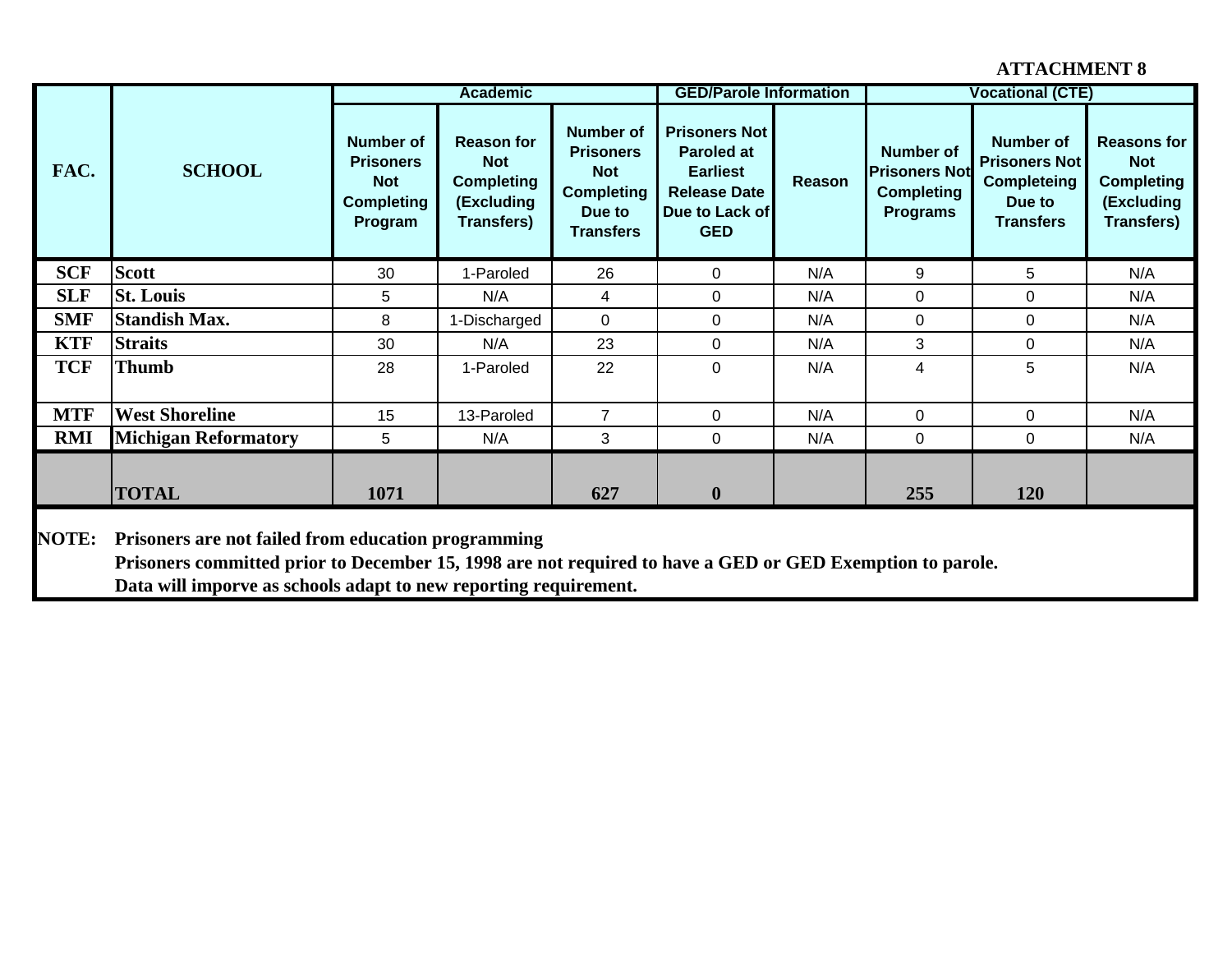# **AUGUST 2008 MONTHLY BOILERPLATE REPORT SECTION 907 (b) & (d) & (e) COMPLETIONS BY VOCATIONAL PROGRAM**

| FAC.       | <b>SCHOOL</b>                   | Enrollment | Auto Body          | Enrollment     | <b>Auto Mechanics</b> | Enrollment     | <b>Business</b><br>Education | Enrollment | <b>Building Trades</b> | Enrollment | Custodial<br>Maintenance |         | Enrollment | Electronics          | Enrollment | Food Tech and<br><b>Hospitality</b><br>Management | Enrollment | Horticulture                   | Enrollment | Optical<br>Technology  | Enrollment | <b>Visual Graphics</b>       | Enrollment  | Welding              |
|------------|---------------------------------|------------|--------------------|----------------|-----------------------|----------------|------------------------------|------------|------------------------|------------|--------------------------|---------|------------|----------------------|------------|---------------------------------------------------|------------|--------------------------------|------------|------------------------|------------|------------------------------|-------------|----------------------|
|            |                                 | Mo.        | YTD Mo. Mo.<br>Mo. |                | <b>YTD</b>            | Mo.            | Mo.<br><b>YTD</b>            |            | Mo. Mo.<br>YTD Mo.     |            | Mo.                      | YTD Mo. |            | Mo. YTD Mo.          |            | Mo.<br><b>YTD</b>                                 |            | Mo. Mo.                        | YTD Mo.    | Mo.                    | YTD Mo.    | Mo.                          | YTD Mo. Mo. | <b>YTD</b>           |
| <b>LMF</b> | Alger Max. Fac.                 |            |                    |                |                       |                |                              |            |                        |            |                          |         |            |                      |            |                                                   |            |                                |            |                        |            |                              |             |                      |
| <b>AMF</b> | Baraga Max. Fac.                |            |                    |                |                       |                |                              |            |                        |            |                          |         |            |                      |            |                                                   |            |                                |            |                        |            |                              |             |                      |
| <b>IBC</b> | <b>Bellamy Creek</b>            |            |                    |                |                       |                |                              |            |                        | 30         | 13                       | 45      |            |                      |            |                                                   | 30         | 10<br>63                       |            |                        |            |                              |             |                      |
| <b>OTF</b> | <b>Boyer Road Corr. Fac.</b>    |            |                    |                |                       | 25             | 5<br>32                      | 9          | 60<br>$\overline{7}$   |            |                          |         |            |                      |            |                                                   | 23         | $\overline{2}$<br>19           |            |                        |            |                              |             |                      |
| <b>LRF</b> | <b>Brooks Corr. Fac.</b>        |            |                    |                |                       |                |                              |            |                        |            |                          |         | $\theta$   | $\theta$<br>$\theta$ | 26         | 23<br>$\Delta$                                    |            |                                |            |                        |            |                              |             |                      |
| <b>CDW</b> | <b>Camp Branch</b>              |            |                    |                |                       | 25             | 35<br>$\mathcal{D}$          |            |                        |            |                          |         |            |                      |            |                                                   |            |                                |            |                        |            |                              |             |                      |
| <b>CVH</b> | <b>Camp Valley</b>              |            |                    |                |                       |                |                              |            |                        |            |                          |         |            |                      |            |                                                   |            |                                |            |                        |            |                              |             |                      |
| <b>CCU</b> | <b>Camp Cusino</b>              |            |                    |                |                       |                |                              |            |                        |            |                          |         |            |                      |            |                                                   |            |                                |            |                        |            |                              |             |                      |
| <b>CLE</b> | <b>Camp Lehman</b>              |            |                    |                |                       |                |                              |            |                        |            |                          |         |            |                      |            |                                                   |            |                                |            |                        |            |                              |             |                      |
| <b>CWL</b> | <b>Camp White Lake</b>          |            |                    |                |                       |                |                              |            |                        |            |                          |         |            |                      |            |                                                   |            |                                |            |                        |            |                              |             |                      |
| <b>DRF</b> | <b>Carson City Corr. Fac.</b>   |            |                    |                |                       |                |                              |            |                        |            |                          |         |            |                      | 10         | $\overline{7}$<br>$\overline{0}$                  |            |                                |            |                        |            |                              |             |                      |
| <b>URF</b> | Chippewa Corr. Fac.             |            |                    |                |                       |                |                              | 29         | 80<br>$\overline{4}$   | 10         | $\overline{3}$           | 21      |            |                      | 29         | $\overline{25}$                                   |            |                                |            |                        |            |                              |             |                      |
| <b>JCS</b> | Cooper Street Fac.              |            |                    |                |                       |                |                              |            |                        | 31         | 9                        | 44      |            |                      |            |                                                   |            |                                |            |                        |            |                              |             |                      |
| <b>JCF</b> | <b>Cotton Corr. Fac.</b>        |            |                    |                |                       |                |                              | 25         | 8                      |            |                          |         |            |                      | 26         | 8<br>$\mathbf{0}$                                 |            |                                |            |                        |            |                              |             |                      |
| <b>ACF</b> | Crane Corr. Fac.                |            |                    |                |                       |                |                              |            |                        |            |                          |         |            |                      | 21         | 5<br>8                                            | 30         | 26<br>$\overline{0}$           |            |                        | 12         | $\mathbf{0}$<br>$\mathbf{0}$ |             |                      |
| <b>ITF</b> | Deerfield Corr. Fac.            |            |                    |                |                       | $\overline{0}$ | $\Omega$<br>18               | 11         | 23                     | 29         |                          | 47      |            |                      |            |                                                   | 24         | 10                             | 10         | $\theta$<br>15         |            |                              |             |                      |
| <b>RGC</b> | <b>Egeler Correctional Fac.</b> |            |                    |                |                       |                |                              |            |                        |            |                          |         |            |                      |            |                                                   | 14         | $\overline{0}$<br>$\mathbf{0}$ |            |                        |            |                              |             |                      |
| ARF        | <b>Gus Harrison Corr. Fac.</b>  |            |                    |                |                       |                |                              |            |                        |            |                          |         |            |                      | 32         | 2<br>13                                           | 15         | $\overline{3}$<br>41           | 16         | 19<br>$\boldsymbol{0}$ |            |                              |             |                      |
| <b>MTU</b> | <b>Handlon Corr. Fac</b>        |            |                    | 23             | 5<br>$\mathbf{0}$     |                |                              | 6          | 24<br>$\mathbf{0}$     | 11         | $\overline{4}$           | 49      |            |                      |            |                                                   | 20         | 3                              |            |                        |            |                              | 23          | 16<br>$\overline{4}$ |
| <b>HTF</b> | Hiawatha Corr. Fac.             |            |                    |                |                       | 22             | $\overline{4}$<br>41         |            |                        | 19         | $\overline{1}$           | 89      |            |                      |            |                                                   |            |                                |            |                        |            |                              |             |                      |
| <b>HVM</b> | <b>Huron Valley Men's Fac.</b>  |            |                    |                |                       |                |                              |            |                        | 13         | $\overline{4}$           | 9       |            |                      |            |                                                   |            |                                |            |                        |            |                              |             |                      |
| WHV        | <b>Huron Valley Women's</b>     |            |                    | 34             | $\mathcal{R}$<br>10   | 28             | 21<br>$\theta$               | 28         | 43<br>$\mathbf Q$      |            |                          |         |            |                      |            |                                                   | 24         | 14<br>$\Omega$                 |            |                        |            | $\Omega$                     |             |                      |
| <b>ICF</b> | Ionia Max. Fac.                 |            |                    |                |                       |                |                              |            |                        |            |                          |         |            |                      |            |                                                   |            |                                |            |                        |            |                              |             |                      |
| <b>KCF</b> | Kinross Corr. Fac.              | 20         | $\Omega$           |                |                       | 32             | $\mathcal{D}$<br>21          | 21         | 87<br>$\Omega$         | 31         | 3                        | 41      |            |                      |            |                                                   | 26         | 24                             |            |                        |            |                              | 32          | 26<br>$\mathcal{D}$  |
| <b>LCF</b> | <b>Lakeland Corr. Fac.</b>      |            |                    |                |                       |                |                              |            |                        |            |                          |         |            |                      | 30         | $\mathbf{0}$<br>8                                 |            |                                |            |                        |            |                              |             |                      |
| <b>MRF</b> | <b>Macomb Corr. Fac.</b>        |            |                    |                |                       |                |                              |            |                        |            |                          |         |            |                      | 39         | 90<br>18                                          | 34         | 5<br>18                        |            |                        |            |                              |             |                      |
| <b>MBP</b> | <b>Marquette Branch Prison</b>  |            |                    |                |                       |                |                              |            |                        |            |                          |         |            |                      |            |                                                   |            |                                |            |                        |            |                              |             |                      |
| <b>RMI</b> | <b>Michigan Reformatory</b>     |            |                    |                |                       |                |                              |            |                        |            |                          |         |            |                      |            |                                                   |            |                                |            |                        |            |                              |             |                      |
| <b>STF</b> | Mid Michigan Corr. Fac.         |            |                    |                |                       |                |                              | 15         | .5<br>24               | 30         | 15                       | 94      | 30         | 21<br>$\overline{0}$ |            |                                                   | 24         | 26<br>$\sim$                   |            |                        |            |                              |             |                      |
| <b>NRF</b> | <b>Mound Corr. Fac.</b>         |            |                    |                |                       |                |                              | 26         | 24<br>$\theta$         | 31         | $\overline{0}$           | 47      |            |                      |            |                                                   | 24         | 12                             |            |                        |            |                              |             |                      |
| <b>MCF</b> | <b>Muskegon Corr. Fac.</b>      |            |                    | $\overline{0}$ | 38<br>$\theta$        |                |                              |            |                        | 34         | $\,8\,$                  | 51      |            |                      | 19         | $\theta$<br>$\boldsymbol{\varLambda}$             | 27         | 21<br>$\Omega$                 |            |                        |            |                              |             |                      |
| <b>NCF</b> | Newberry Corr. Fac.             |            |                    |                |                       |                |                              |            |                        | 45         | 13                       | 88      |            |                      |            |                                                   |            |                                |            |                        |            |                              |             |                      |
| <b>ECF</b> | Oaks Corr. Fac.                 |            |                    |                |                       |                |                              |            |                        |            |                          |         |            |                      |            |                                                   |            |                                |            |                        |            |                              |             |                      |
| <b>OCF</b> | Ojibway Corr. Fac.              |            |                    |                |                       |                |                              |            |                        | 24         | $\mathbf{0}$             | 41      |            |                      |            |                                                   |            |                                |            |                        |            |                              |             |                      |
| <b>SMT</b> | Parnall Corr.Fac.               |            |                    | 26             | 24                    |                |                              |            |                        | 11         |                          | 34      |            |                      |            |                                                   | 10         | 20                             |            |                        |            |                              |             |                      |